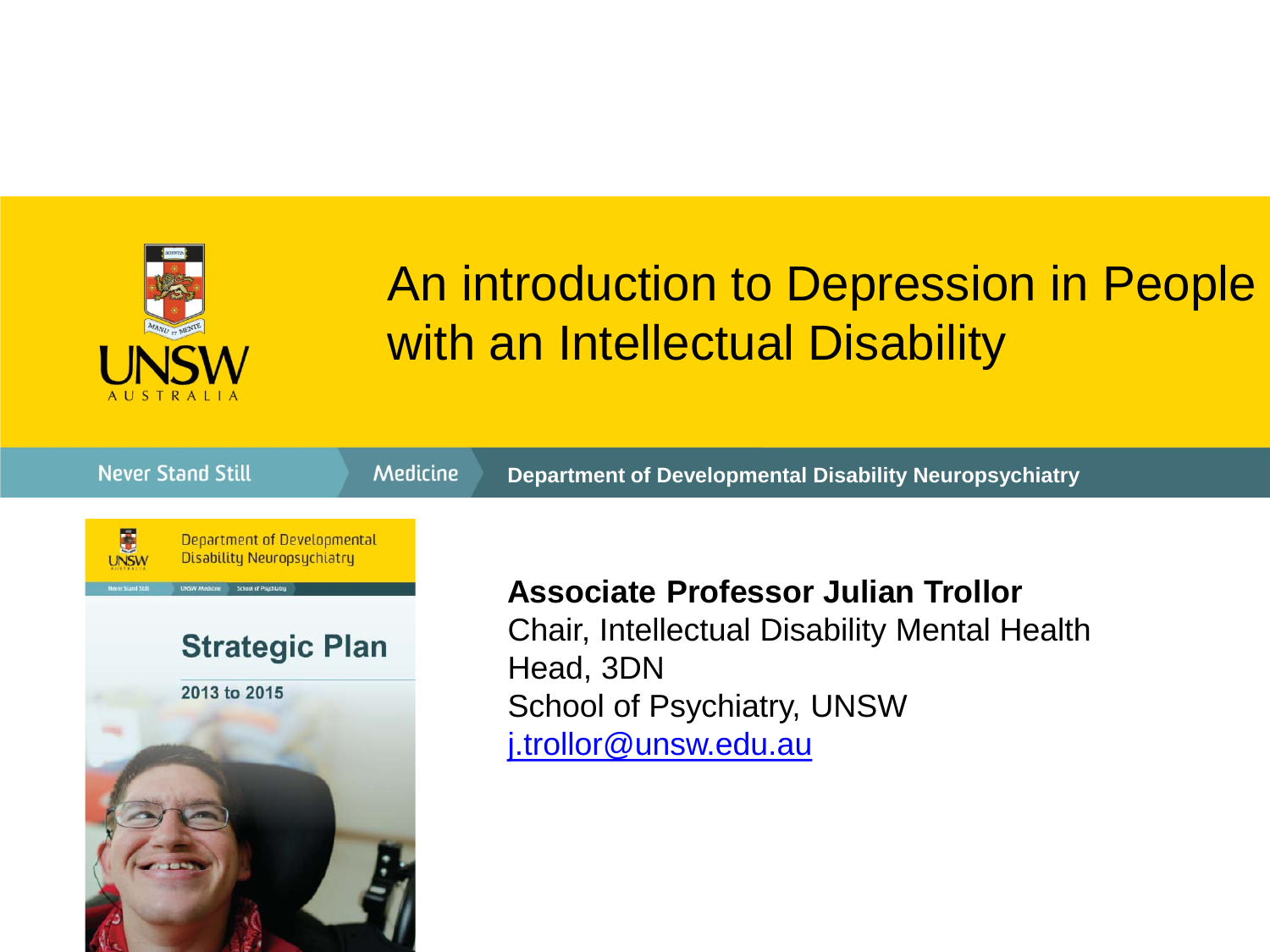## Main Points

- The goal
- Mental ill health in people with an Intellectual Disability
- Why are people with ID at risk?
- Barriers to access to good quality mental health care
- Similarities and differences in presentation of mental health problems in people with ID
- Approach to Diagnosis
- Approach to management
- Resources
- **Cases**
- Questions

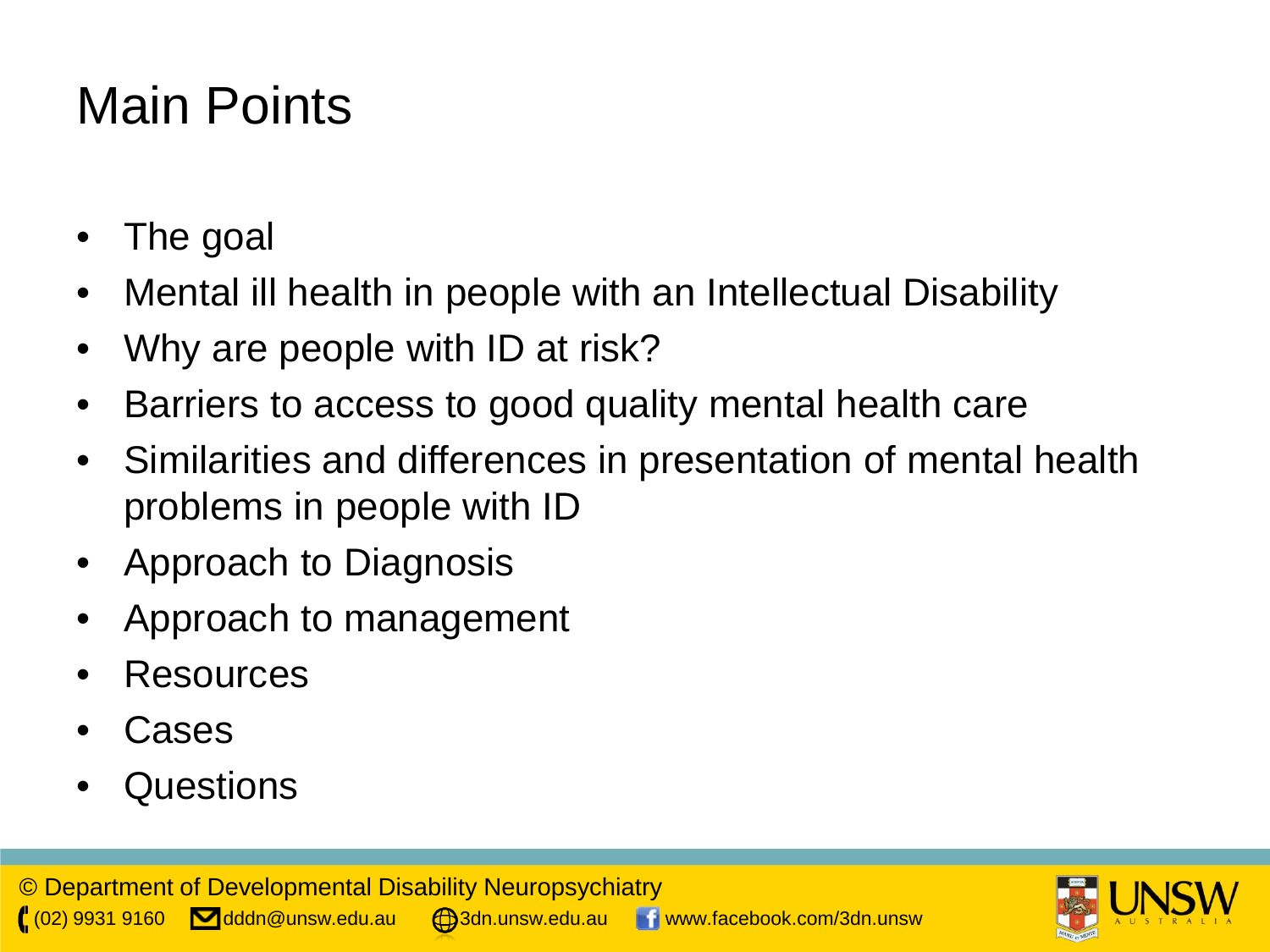#### The Goal

• The highest attainable mental health and well being for all people with an intellectual disability

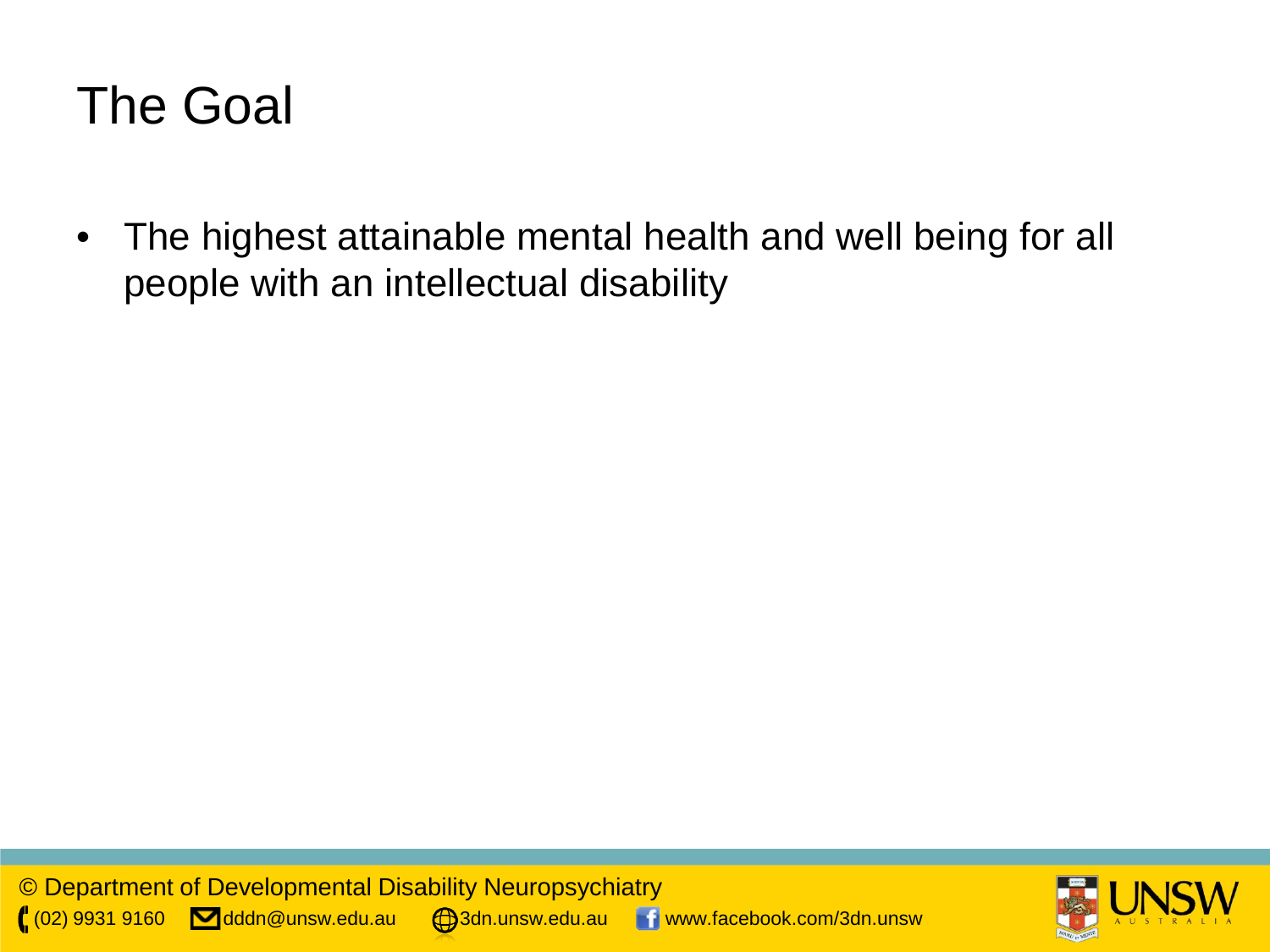## Why this topic?

- About 2% of the population have an intellectual disability
- Mental health problems are common in people with an ID
- Community-based studies of epilepsy in adults with an ID show a prevalence of 16–26%
- A person with both an ID and epilepsy has greater vulnerability to mental ill health
- I would be happy to give a further webinar on the relationship between epilepsy and depression

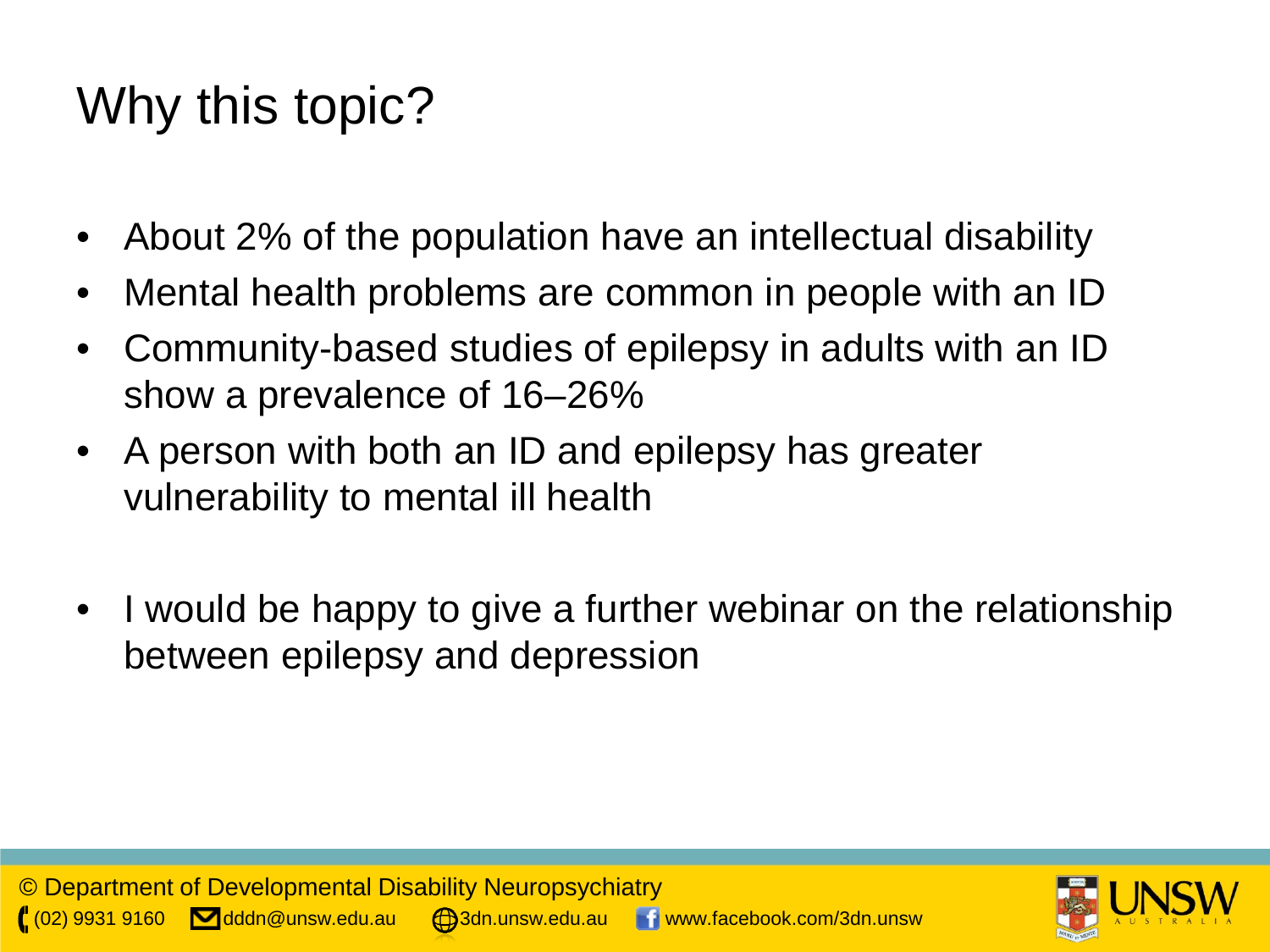# How Common are Mental Health Problems? General Population

• About 1 in 10 people in a month (NB survey excluded people with an ID)



2007 National Survey of Mental Health and Wellbeing



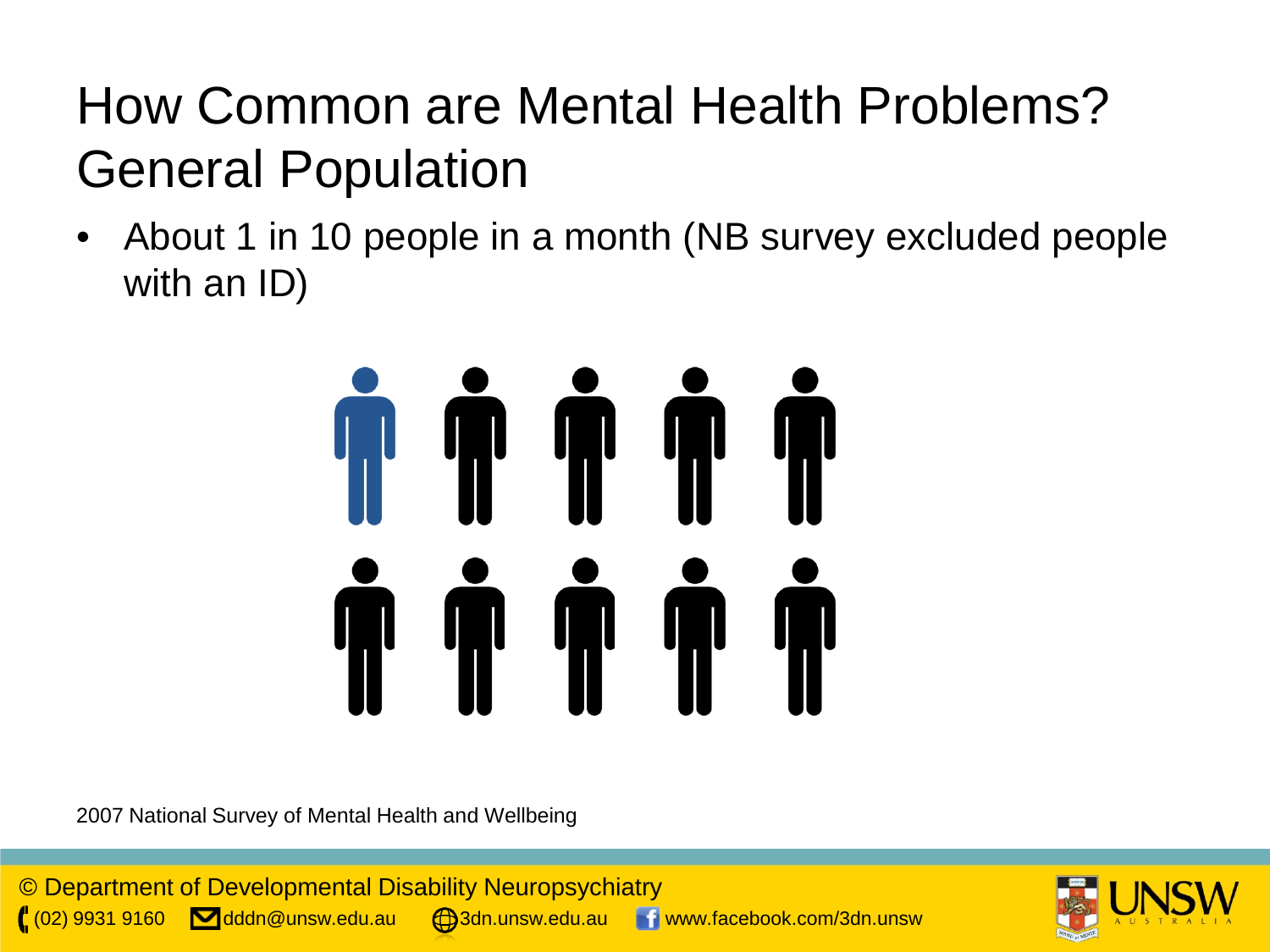## How Common are Mental Health Problems? General Population

• About 2 in 10 people in a year



2007 National Survey of Mental Health and Wellbeing



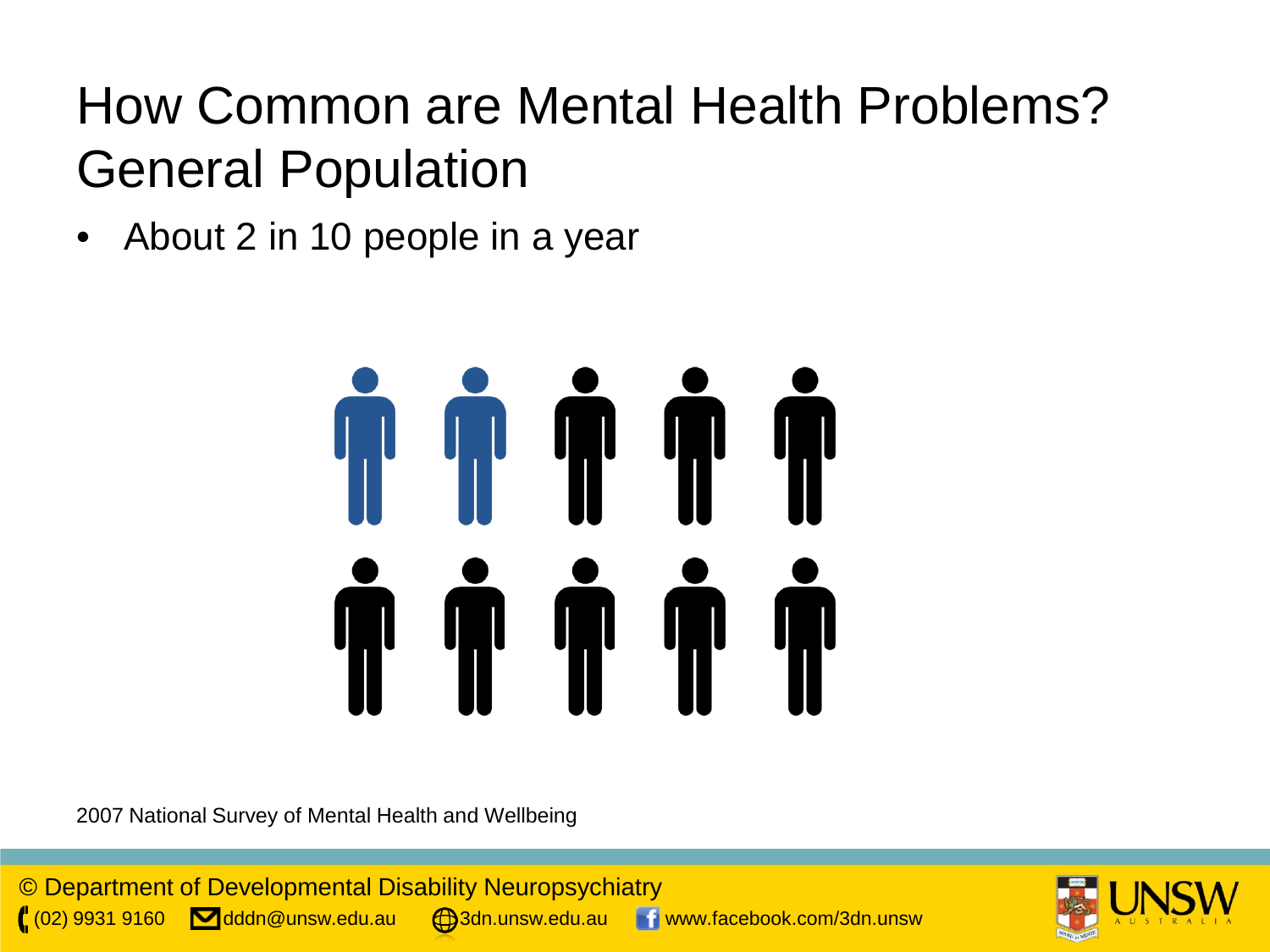## How Common are Mental Health Problems? For people with ID

• About 4 or 5 out of every 10 people in a year



Cooper et. al., 2007



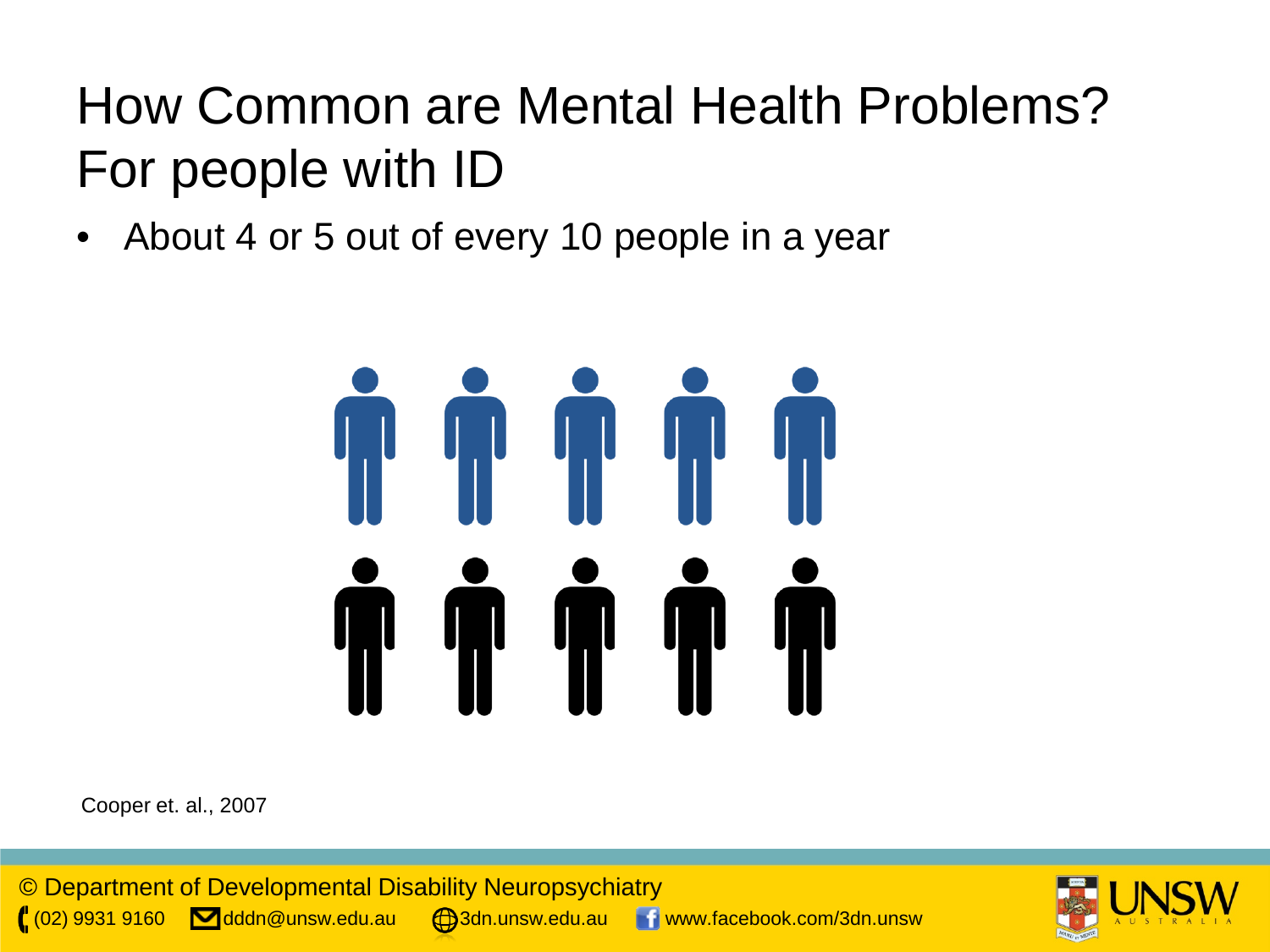## How Common are Mental Health Problems? For carers

• About 3 out of every 10 people in a year



Savage and Bailey, 2004



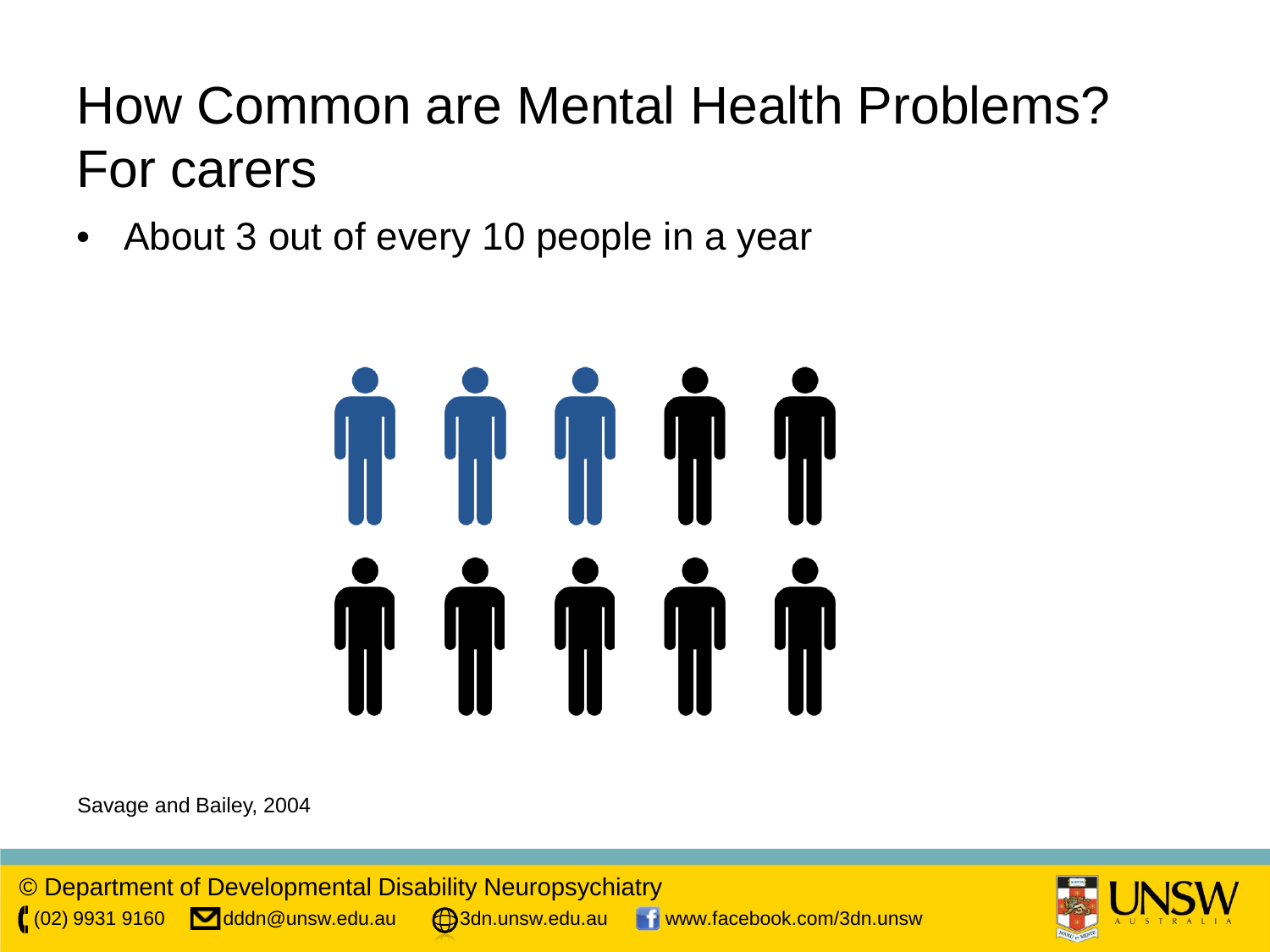# Mental Health of People with an ID

- People with an intellectual disability experience an over-representation of mental disorders
- Access to mental health supports and treatments is limited
- High impact for people with ID, families and carers
- **Complexity**
- Multiple vulnerabilities



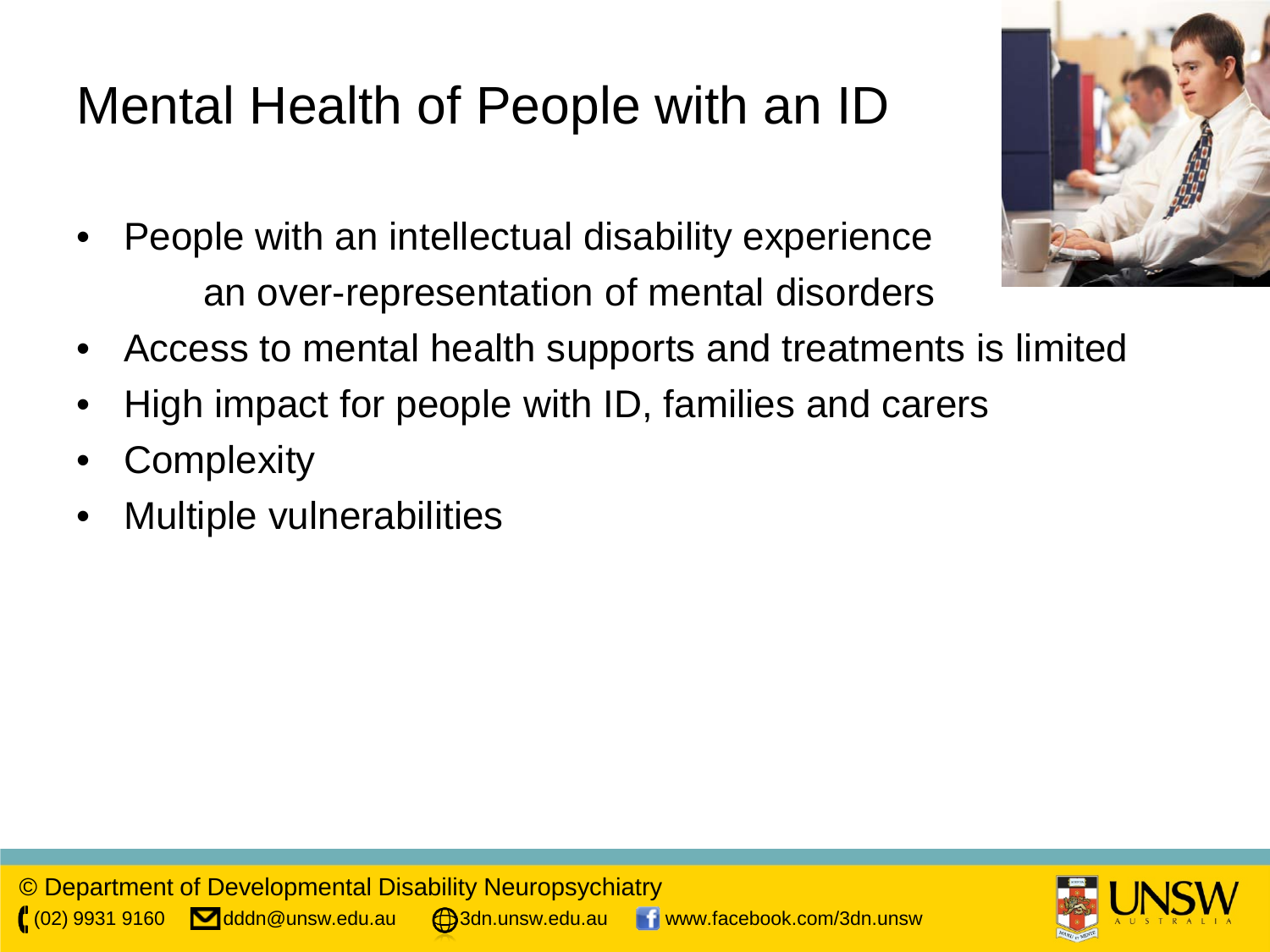## ID Mental Health across the Lifespan

- predisposition to mental ill health across the lifespan
	- Children: neurodevelopmental disorders
	- Younger persons: Schizophrenia over-represented 2-4 x, earlier onset in people with an ID.
	- Older persons: higher rates of dementia.

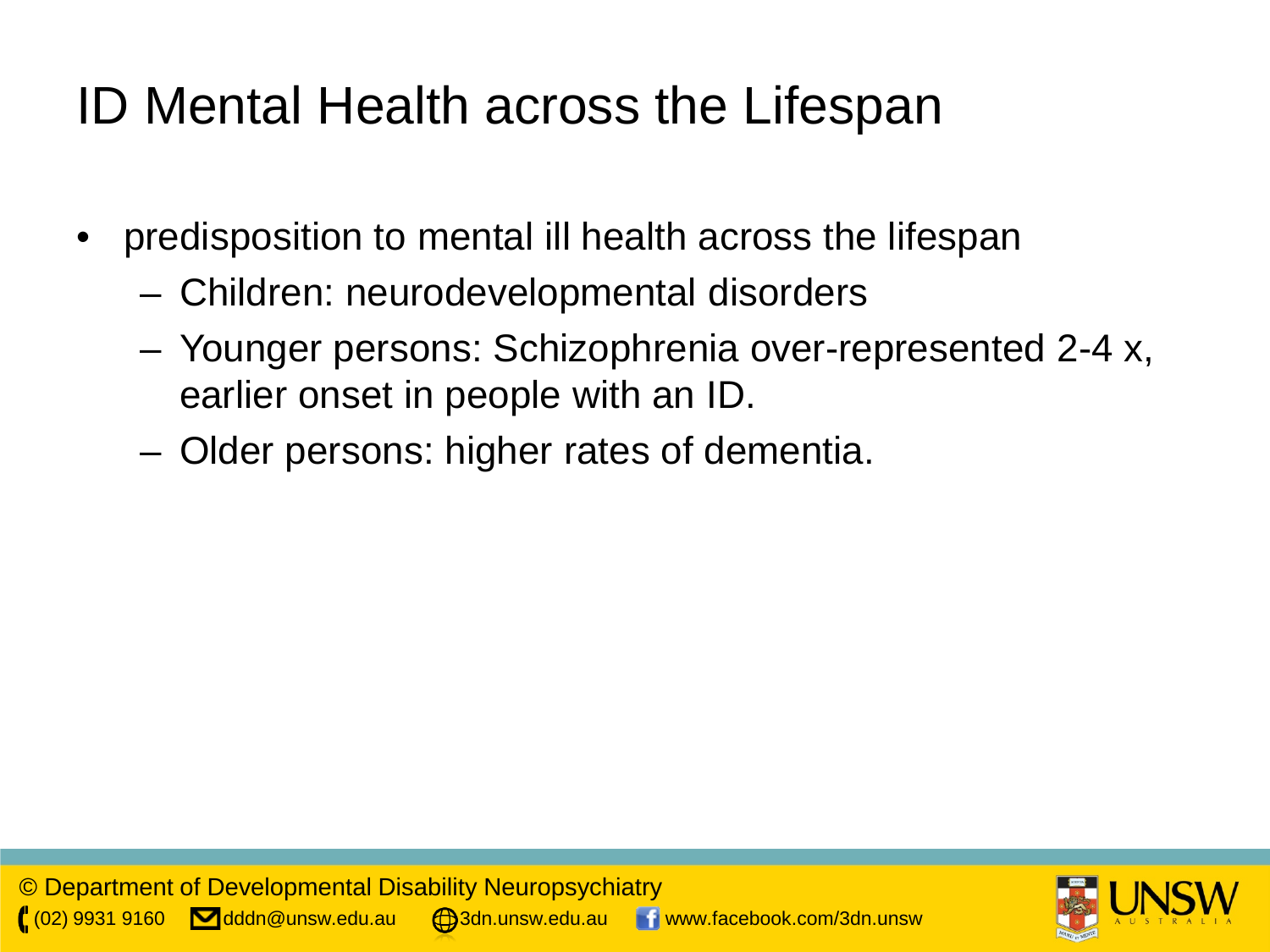# Prevalence of Mental Disorders in Adults with ID (Cont)

- General Population:
	- 2007 National Survey of Mental Health and Wellbeing: 20% of general population experience some form of mental disorder in past 6 months
- People with ID:
	- Prevalence estimates vary differing definitions and methodologies
	- Estimates from 7% to 97% (Cooper et al., 2007)
	- A conservative estimate for adults with  $ID = -2.5$  x higher

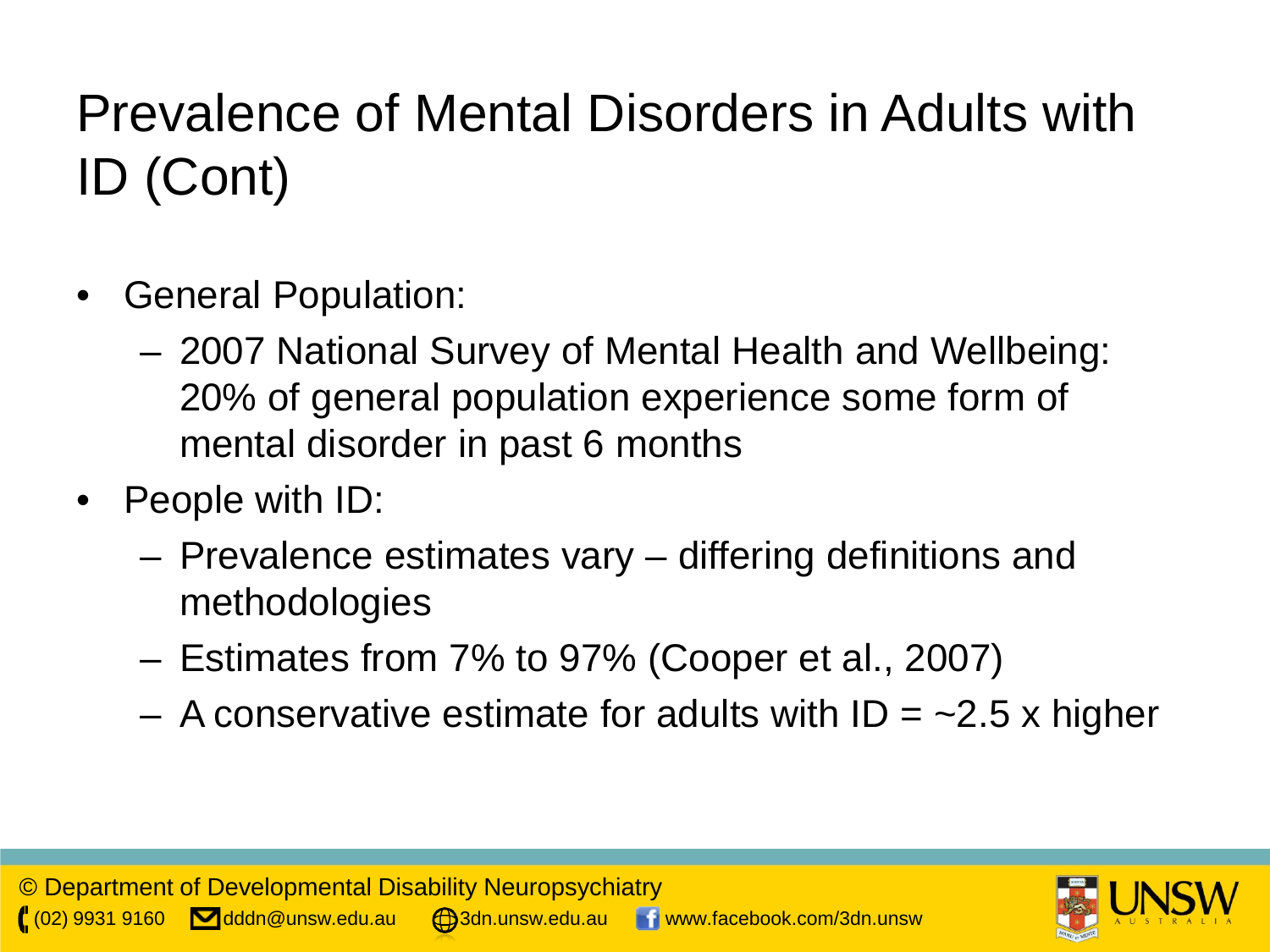#### Poorer access to treatments

- Low rate of treatment & often unknown to mental health services
	- Only 10% of adults with ID and psychopathology received mental health interventions across a 14 year period (Einfeld et al., 2006)
	- cf. 34.9% of people with a mental disorder accessed mental health services within a 12 month period (Slade et al., 2009)
- Reasons?
	- Families & care staff untrained in mental health, unable to recognise indicators
	- Inadequate mental health professional training in ID
	- Diagnostic difficulties
	- Until recently there has been little research on the use of psychological therapies other than behavioural treatments for people with ID (Emerson & Holland, 1997)

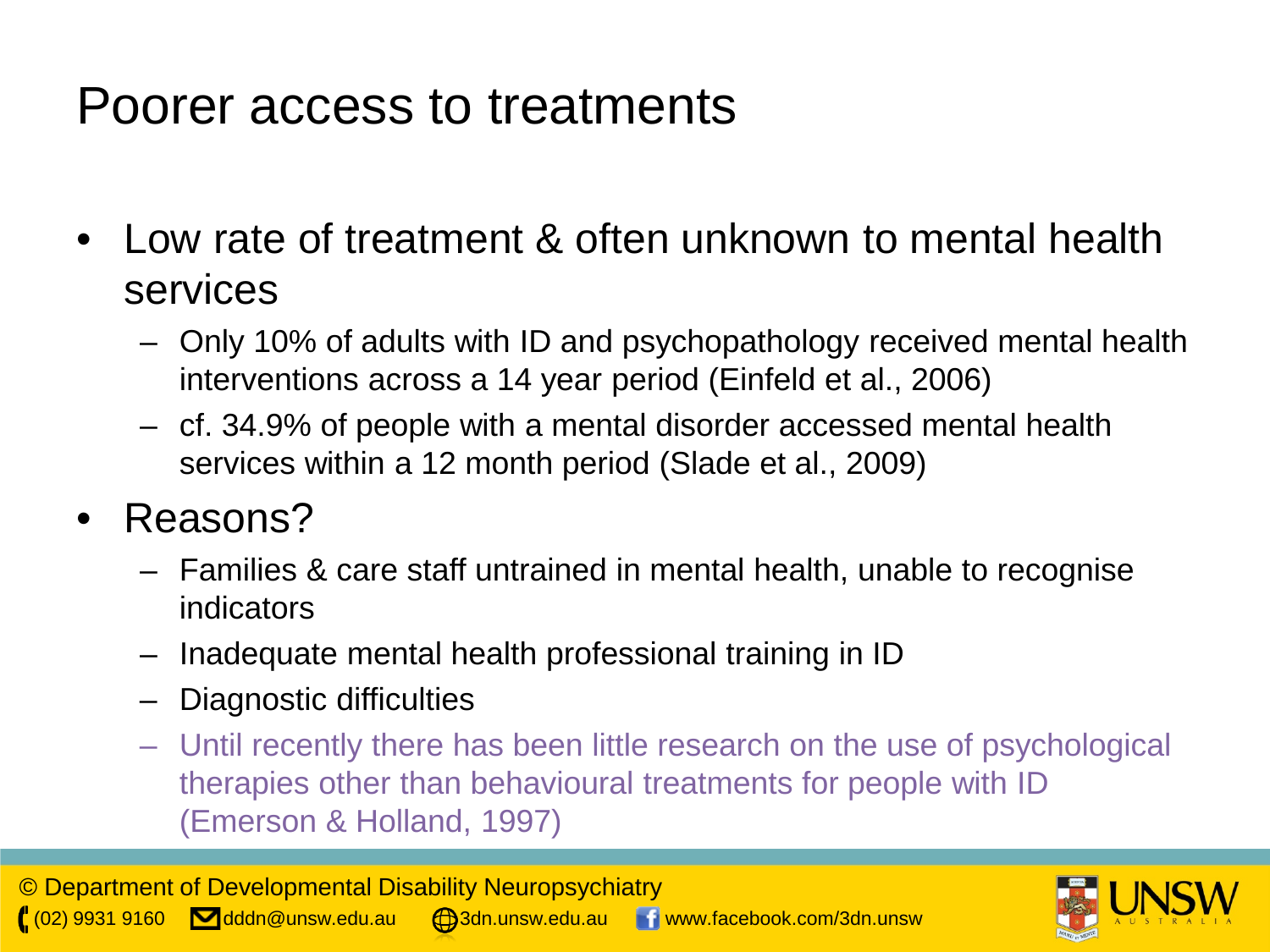## Access to MH Services and Supports



© Department of Developmental Disability Neuropsychiatry ( $(02)$  9931 9160 dddn@unsw.edu.au  $\bigoplus$ 3dn.unsw.edu.au www.facebook.com/3dn.unsw

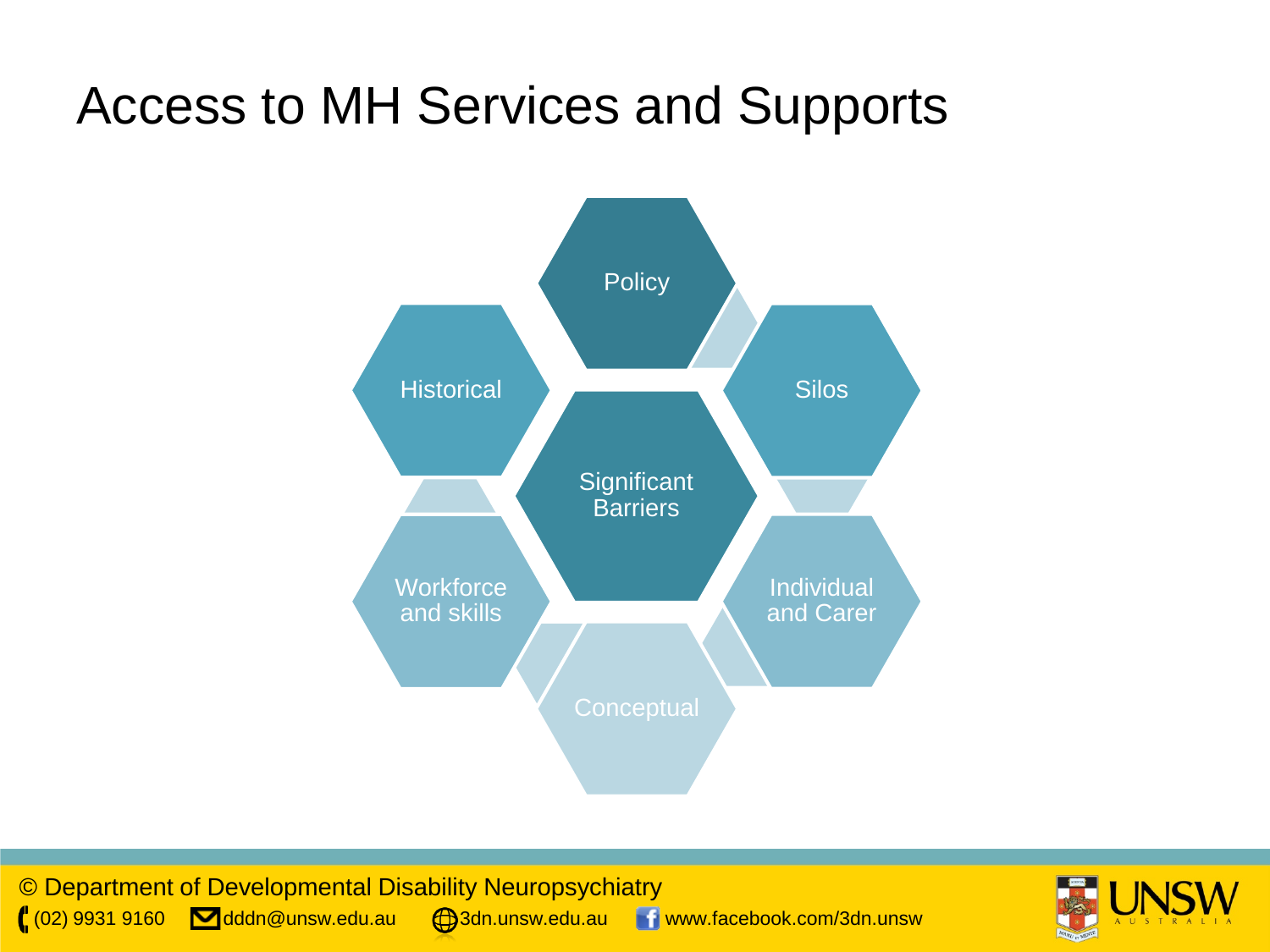## Vulnerabilities to Mental Illness in ID

|                                                                                                | Biological risk factors                                                                                                                                                                                                        |  |
|------------------------------------------------------------------------------------------------|--------------------------------------------------------------------------------------------------------------------------------------------------------------------------------------------------------------------------------|--|
| Social risk factors                                                                            | • Physical inactivity<br>· Poor diet<br>• Multiple health conditions                                                                                                                                                           |  |
| • Social isolation<br>• Social adversity<br>• Adverse life even<br>Stigma<br>• Communication d | • Polypharmacy<br>• Epilepsy<br>• Head injuries<br>• Family history of mental disorder<br>• Genetic anomalies – eg Velocardiofacial syndrome is associated with higher rates of mental disorder,<br>particularly schizophrenia |  |
| • Reduced s<br>• Absence of                                                                    | Various combinations of social, psychological or biological risk factors                                                                                                                                                       |  |
| Psychological r                                                                                | • Social and communication impairments, eg those associated with autistic disorder<br>• Family stress or conflict<br>· Interpersonal difficulties<br>• Chronic pain                                                            |  |
| • Maladapt<br>· Feeling of<br>• Stress an<br>$\bullet$ Low self- $\cdot$<br>• Emotiona         | • Atypical physical appearance<br>• Motor impairment<br>• Lower IQ<br>• History of trauma and abuse<br>• Experiences of loss, grief, or unwanted life changes<br>• Being easily manipulated<br>• Deprivation or neglect        |  |
| • Capacity                                                                                     | • Below average achievement                                                                                                                                                                                                    |  |

© Department of Developmental Disability Neuropsychiatry ( $(02)$  9931 9160 **dddn@unsw.edu.au @3dn.unsw.edu.au** www.facebook.com/3dn.unsw

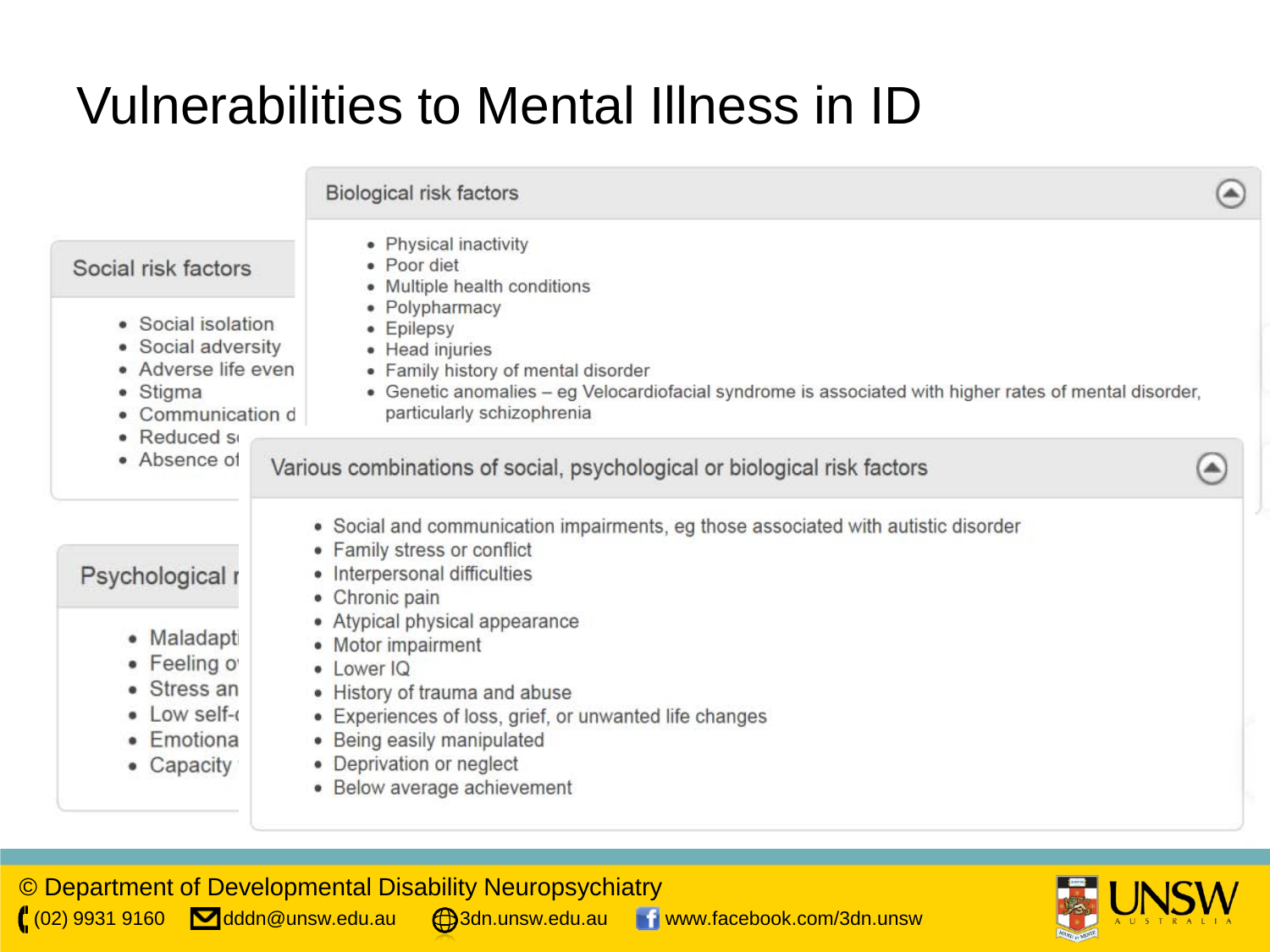# Risk Factors for Depression in Epilepsy

| <b>Psychosocial</b>      | Low income and unemployment<br><b>Negative Attributional style</b><br>Lower sense of self efficacy and problem solving                                            |
|--------------------------|-------------------------------------------------------------------------------------------------------------------------------------------------------------------|
| Demographic              | <b>Family history of affective disorder</b>                                                                                                                       |
| Seizure-related          | Left-hemisphere focus<br>Temporal lobe epilepsy/Complex partial seizures<br>Absence of secondary generalized tonic clonic seizures<br><b>Treatment resistance</b> |
| <b>Treatment Related</b> | Polypharmacy<br>Certain AEDs eg phenobarbital, primidone, phenytoin,<br>vigabatrin, topiramate<br><b>Folate deficiency</b><br><b>Temporal lobectomy</b>           |
| Other                    | Neurological disorder<br><b>Frontal lobe dysfunction</b>                                                                                                          |

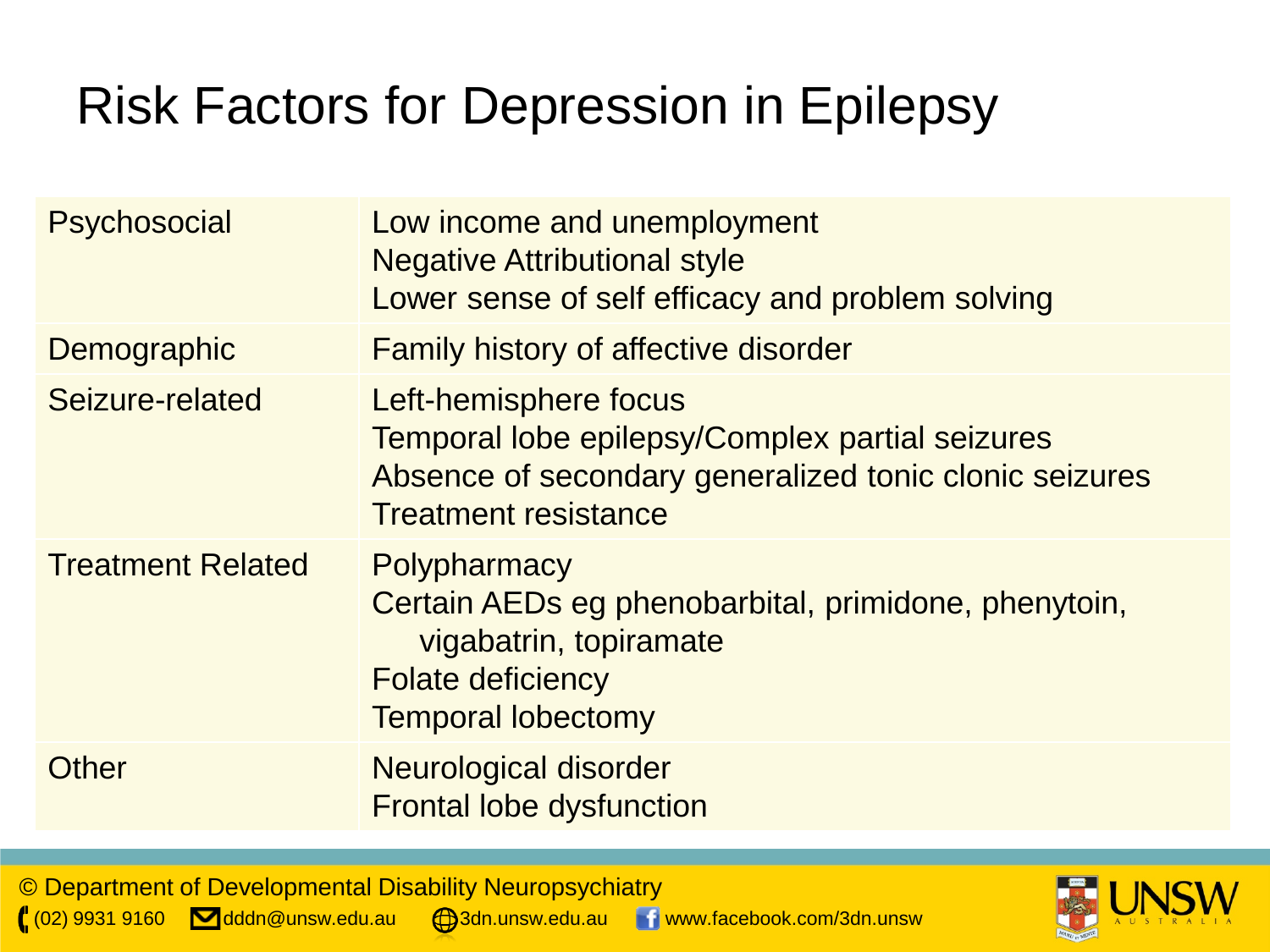# Profile of Mental Disorders Varies with Severity of ID

- Rates of specific disorders varies according to severity of ID
	- prevalence increases with increasing disability
	- psychopathology varies with increasing disability

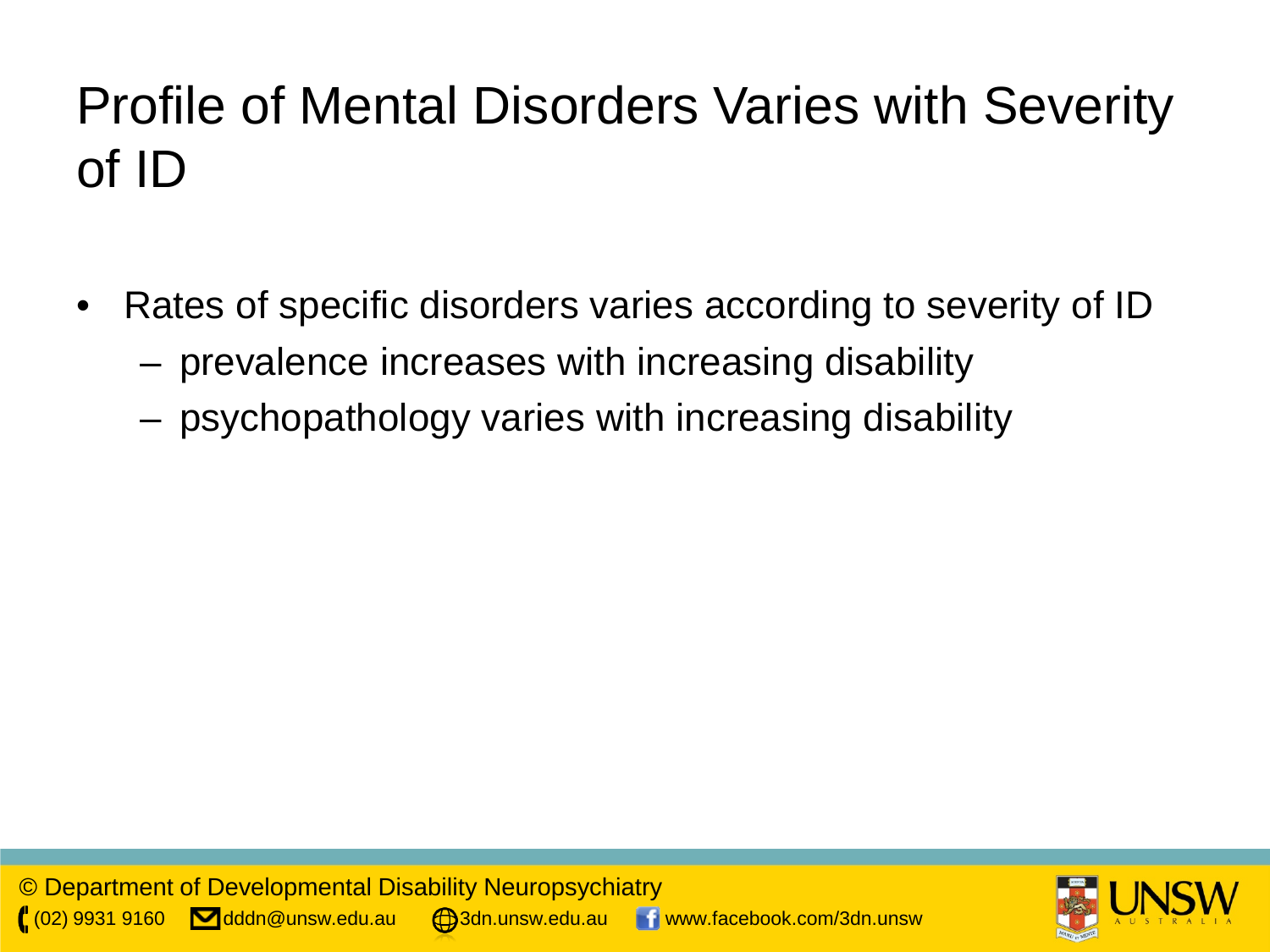# Profile of Mental Disorders Varies with Severity of ID (Cont)

- Mild-moderate ID: full spectrum of mental disorders
- Moderate-severe ID: different symptom profile, discrete Sx difficult to identify
	- Behavioural analysis and 3rd party reports rather than selfreported Sx
	- Severe mental illness can sometimes be identified
	- 15-50% stereotyped behaviours
	- 10-20% self injurious behaviours

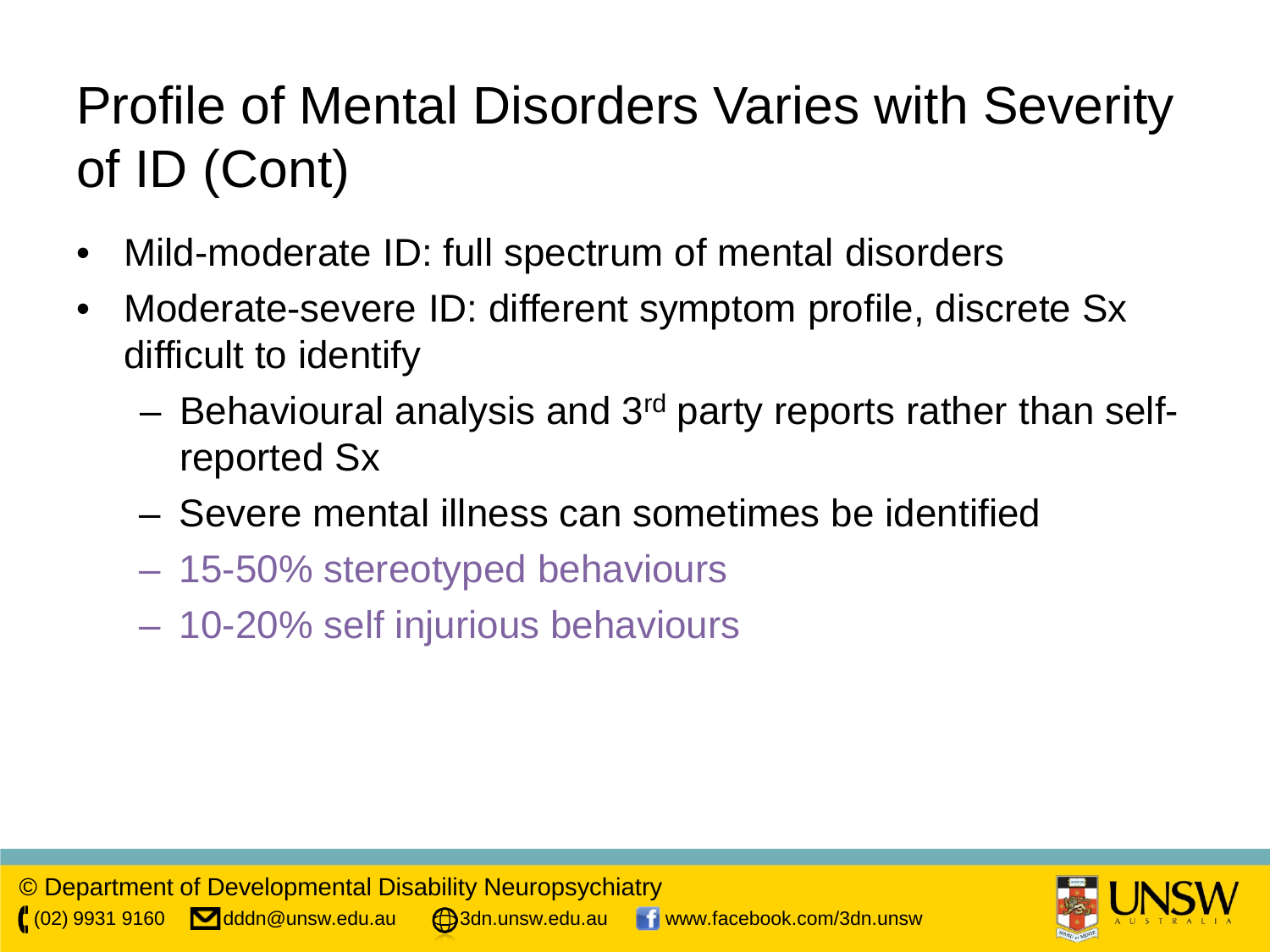## Presentation of Mental Disorders in Adults with ID – Reminder

- A mental disorder can affect mood, thoughts, behaviour, arousal, and social, interpersonal and physical functioning
- Presentations of mental disorders can include
	- subjective changes such as feelings of guilt, anxiety, auditory hallucinations, persecutory ideation, etc
	- changes that are readily observable by others such as changes in sleeping, appetite, weight, talkativeness, agitation, irritability, sociability, aggression, self-injurious behaviour etc

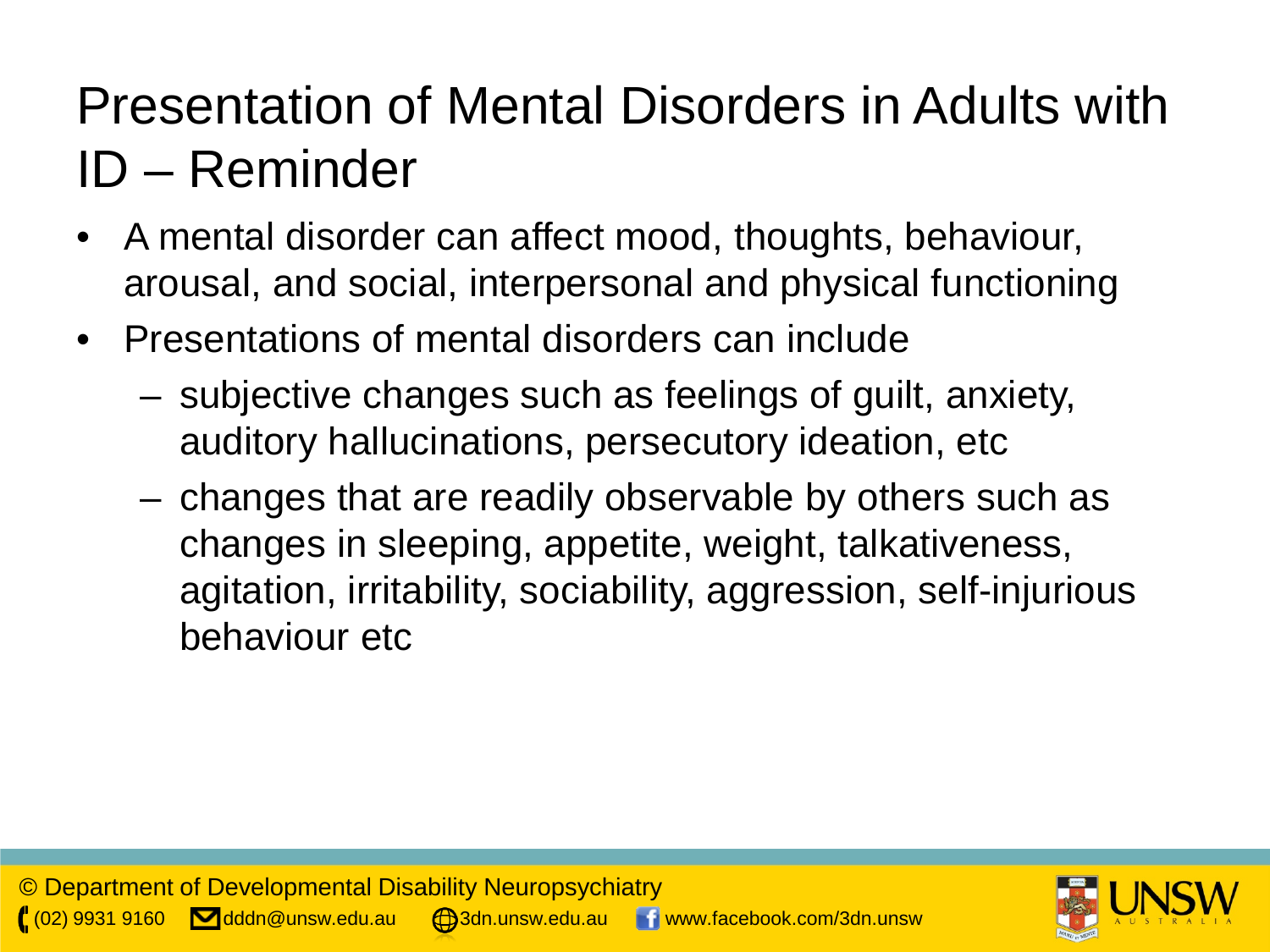#### Presentation

- Adults with mild ID and/or reasonable verbal skills: *similar presentation to adults without ID*
- Adults with moderate-severe ID, ID & autism, or limited verbal skills: *changes in behaviour, including disturbed or regressed behaviour*

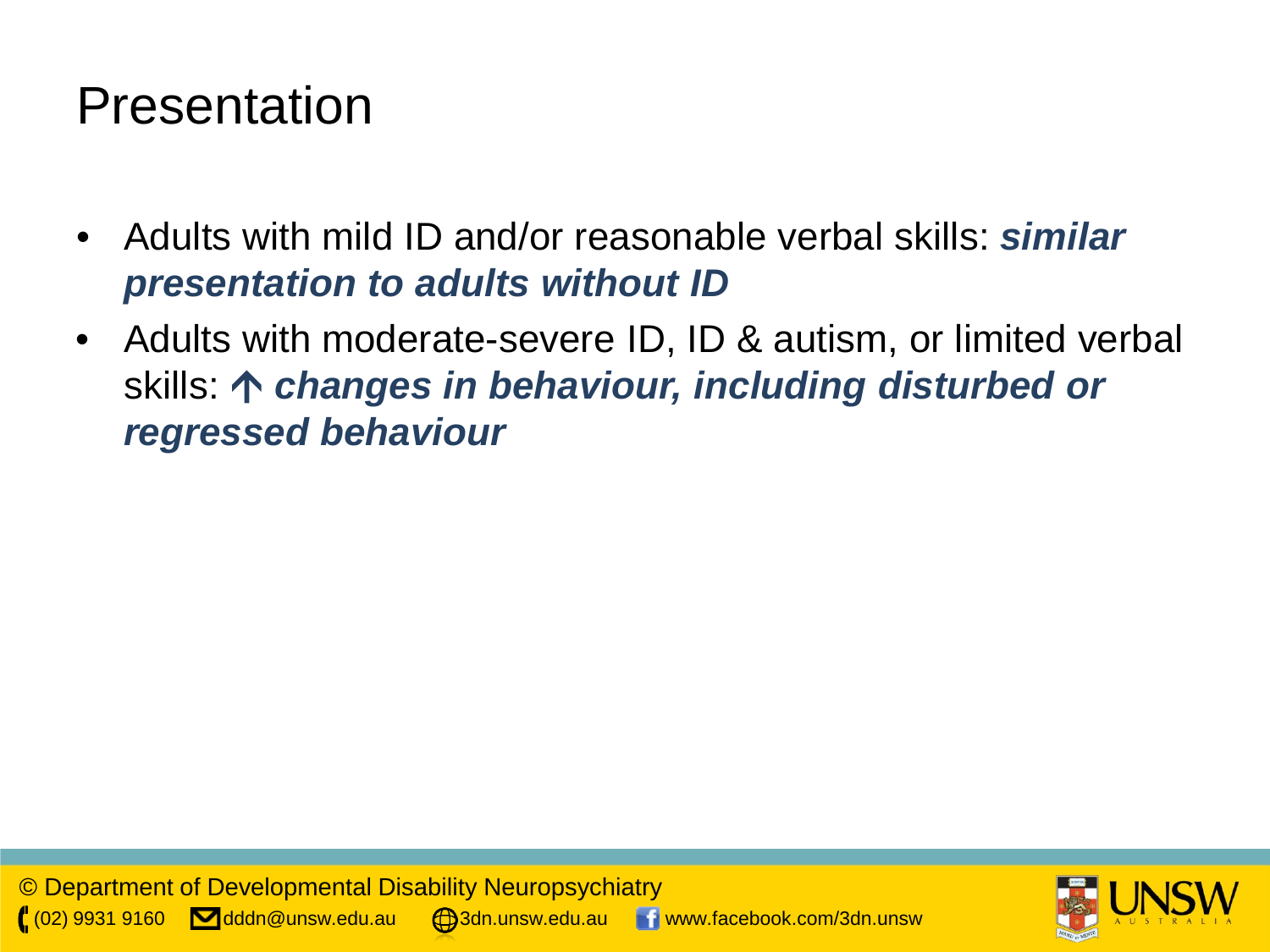#### Presentation – ambiguities

- Changes that seem to indicate a mental disorder may have other causes, eg
	- medication side-effects, pain, or physical illness/disorder
	- bizarre behaviour in response to a stressor, or disorganised speech, giggling and silliness may be an idiosyncratic feature of the disability rather than signs of psychosis

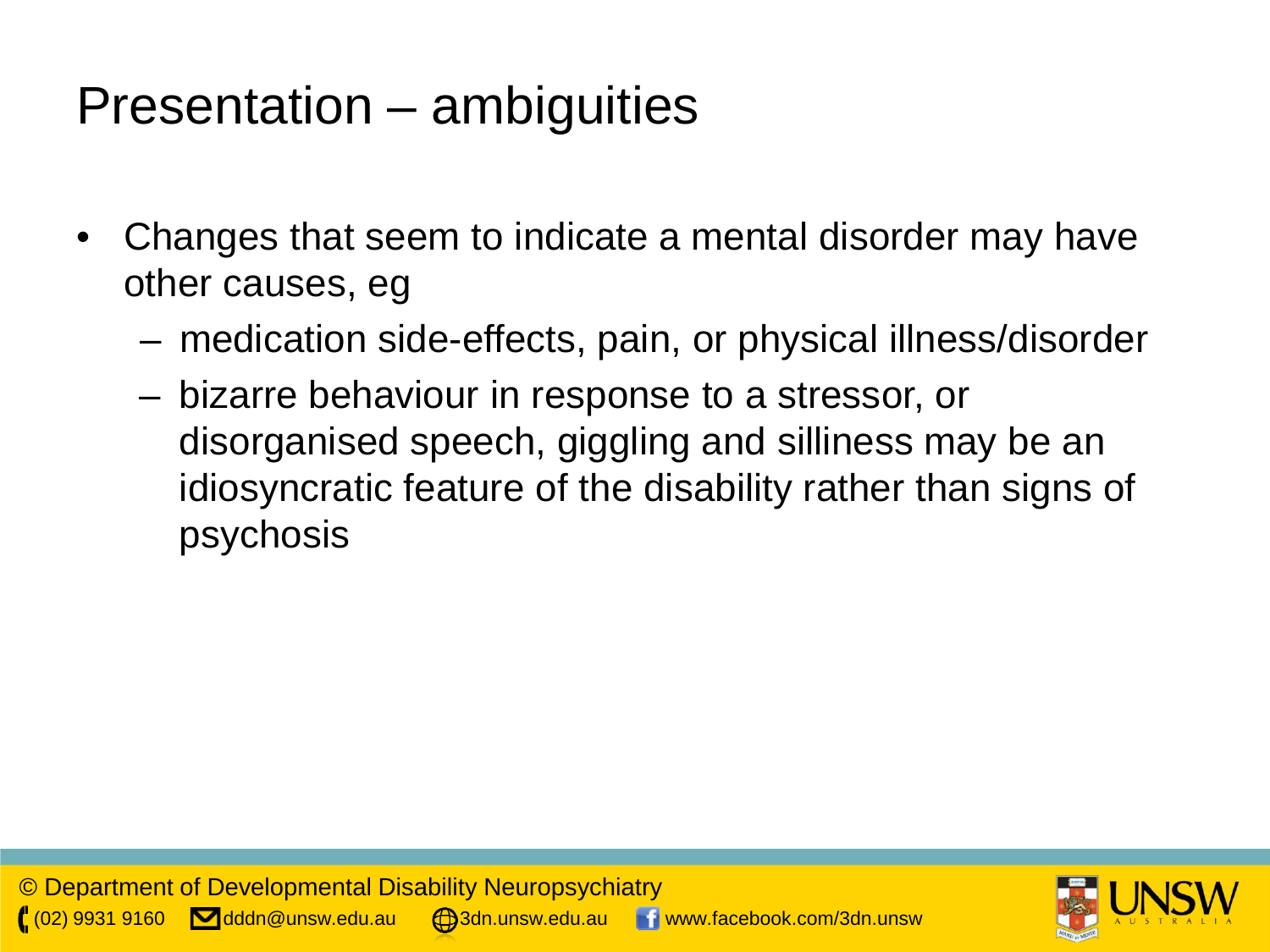#### Presentation – ambiguities

- Changes due to a mental disorder may be incorrectly perceived as normal in the context of the ID, eg
	- grandiosity may be mundane, such as imitating a staff member
	- withdrawal and decline in social skills due to psychosis are incorrectly ascribed to the ID
	- onset of a new disorder is missed, due to preexisting high levels of unusual behaviours

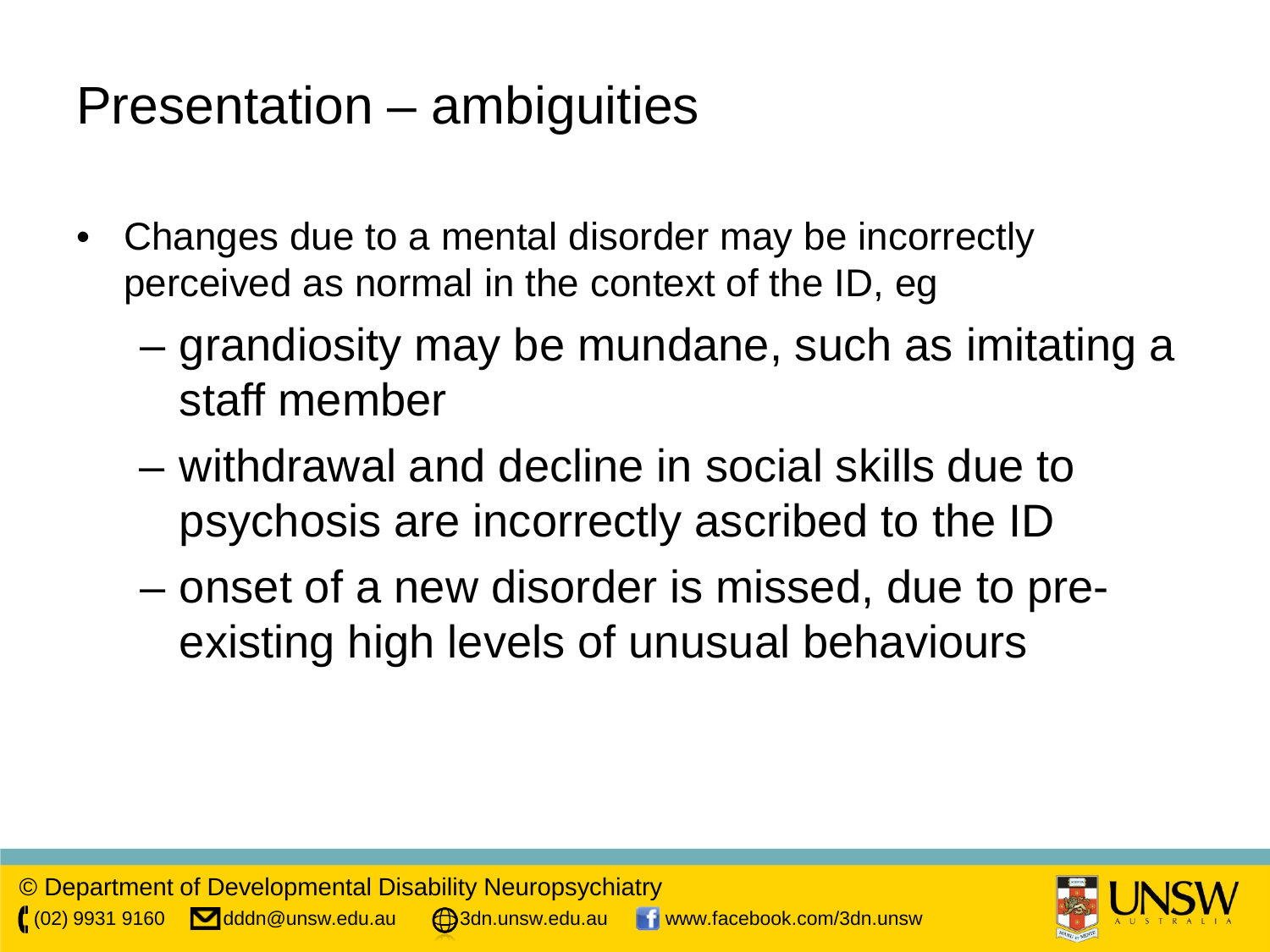#### Presentation – activity

- Typical criteria for mental disorders (eg DSM) rely heavily on self report of symptoms, or interpretation of complex verbal output
- Self report and comprehensive language may not be available in people with ID
- Brainstorm the creation of operational **observable** diagnostic criteria for a depressive episode for adults with a mildmoderate intellectual disability

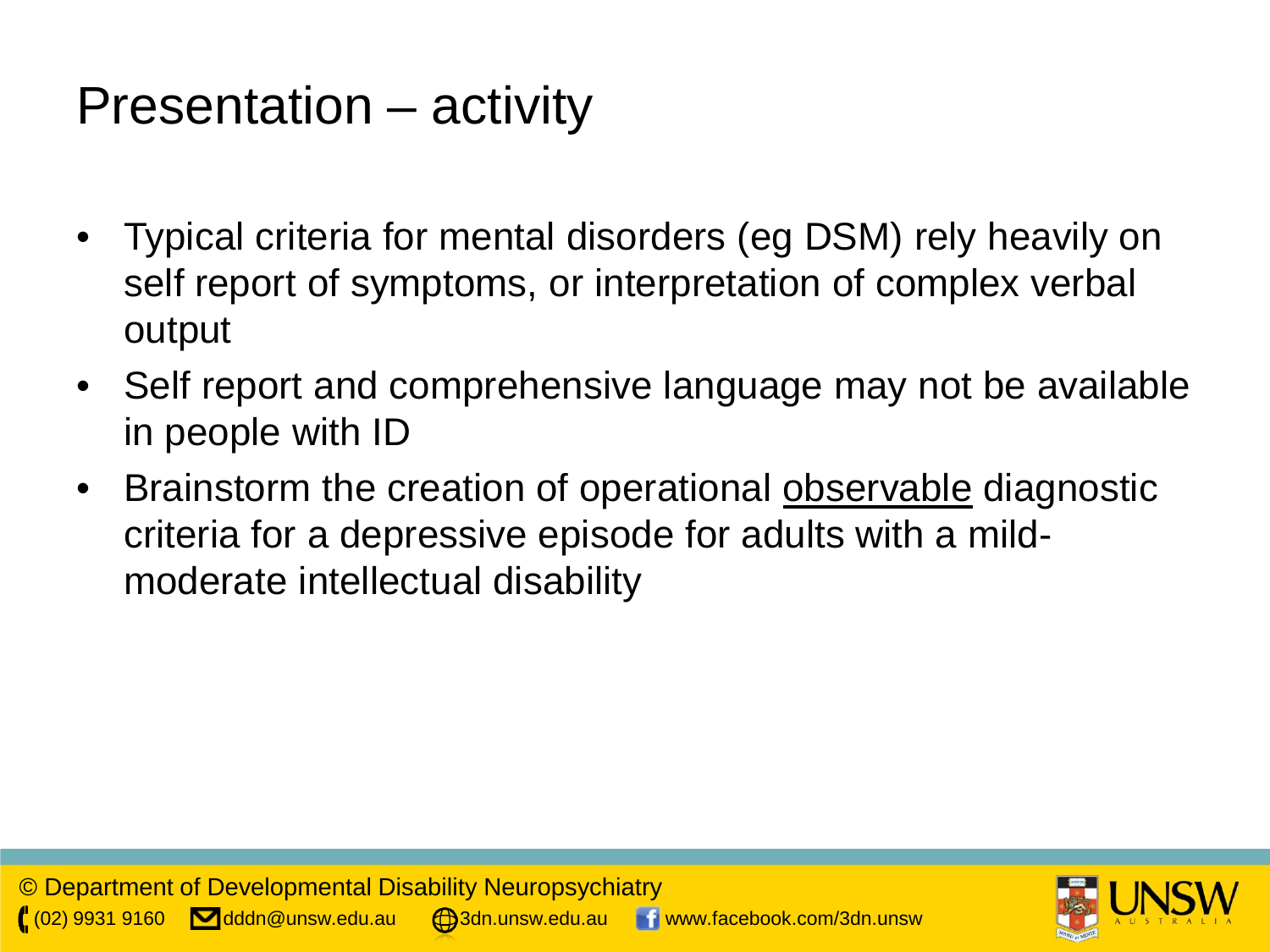## Criteria for Depression & Mania

| <b>Depression</b>                                   | <b>DSM-IV</b> | <b>ICD-10</b> |
|-----------------------------------------------------|---------------|---------------|
| Depressed mood, most of day,<br>most days           | ✓             |               |
| Loss of interest/loss of pleasure                   |               |               |
| Significant weight loss                             | ✓             |               |
| Insomnia/hypersomnia/sleep<br>disturbance           | ✓             | ✓             |
| Psychomotor<br>agitation/retardation                | ✓             |               |
| Fatigue/loss of energy                              |               |               |
| Feelings of worthlessness, guilt,<br>self reproach  |               |               |
| Diminished ability to think,<br>concentrate, decide | ✓             |               |
| Recurrent thoughts of death,<br>suicide             | $\checkmark$  |               |
| Loss of confidence/self esteem                      |               |               |

Your Turn



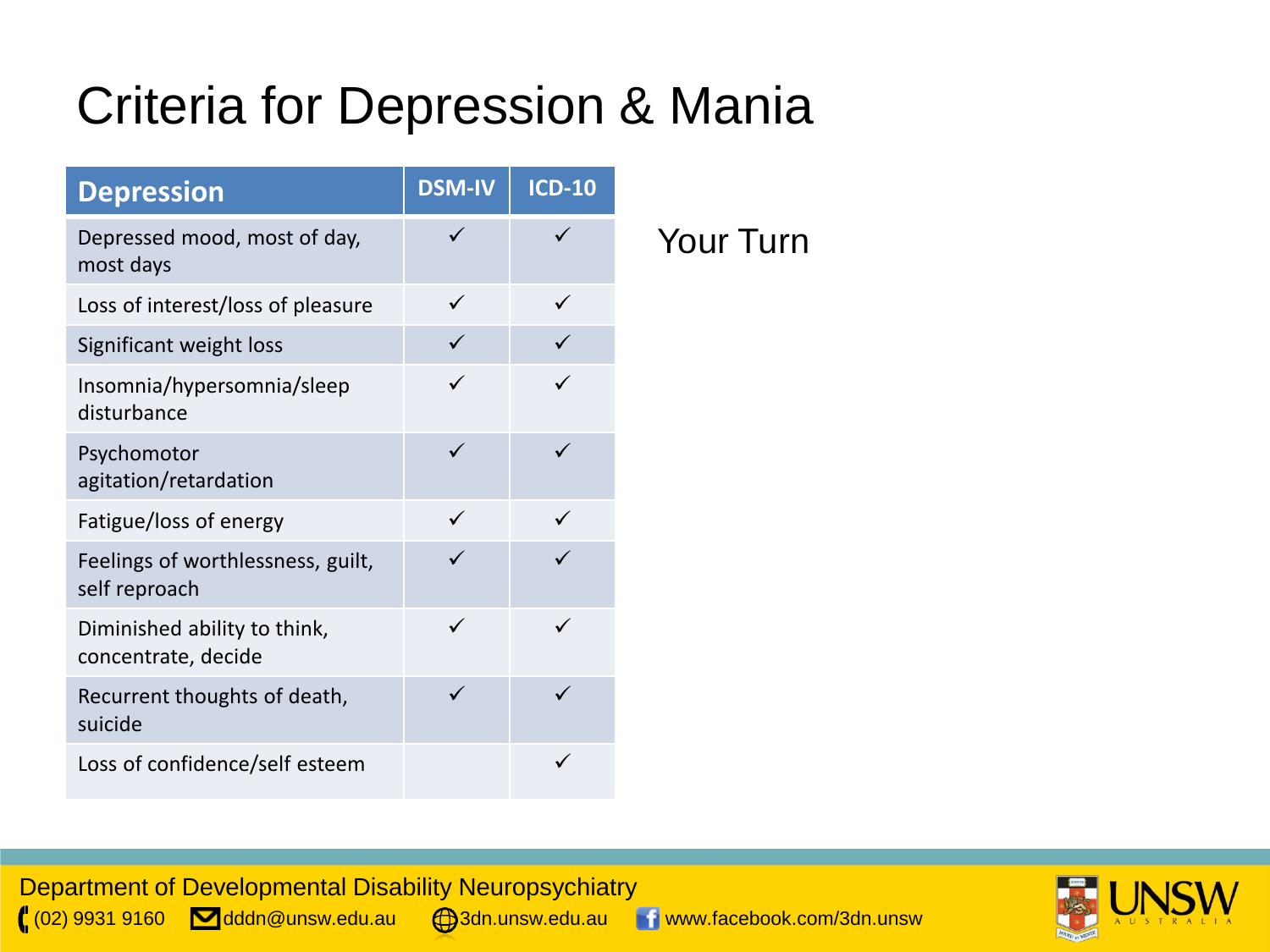## Specific Criteria for mental disorders in people with ID?

- DM-ID (DSM 4, 5 coming)
- DC-LD Criteria

*Eg DC-LD for Depression*

- *E: Item 1 or 2 must be present and prominent:*
- 1. Depressed mood (misery; failure to maintain usual mood state throughout the day)

*or irritable mood (includes onset of or increase in aggression; reduced level of tolerance)*

2. Loss of interest or pleasure in activities *or social withdrawal* 

*or reduction in self care* 

*or reduction in the quantity of speech/ communication*

- *F: Some of the following must be present so that at least four symptoms from E and F are present in total*
- 1. Loss of energy; increased lethargy
- 2. Loss of confidence o*r increase in reassurance seeking behaviour/ onset of or increase in anxiety or fearfulness*
- 3. Increased tearfulness
- 4. Onset of or increase in somatic symptoms
- 5. Reduced ability to concentrate/distractibility *or increased indecisiveness*
- 6. Increase in a specific problem behaviour
- 7. Increased motor agitation *or increased motor retardation*
- 8. Onset of or increase in appetite disturbance *or significant weight change*
- 9. Onset of or increase in sleep disturbance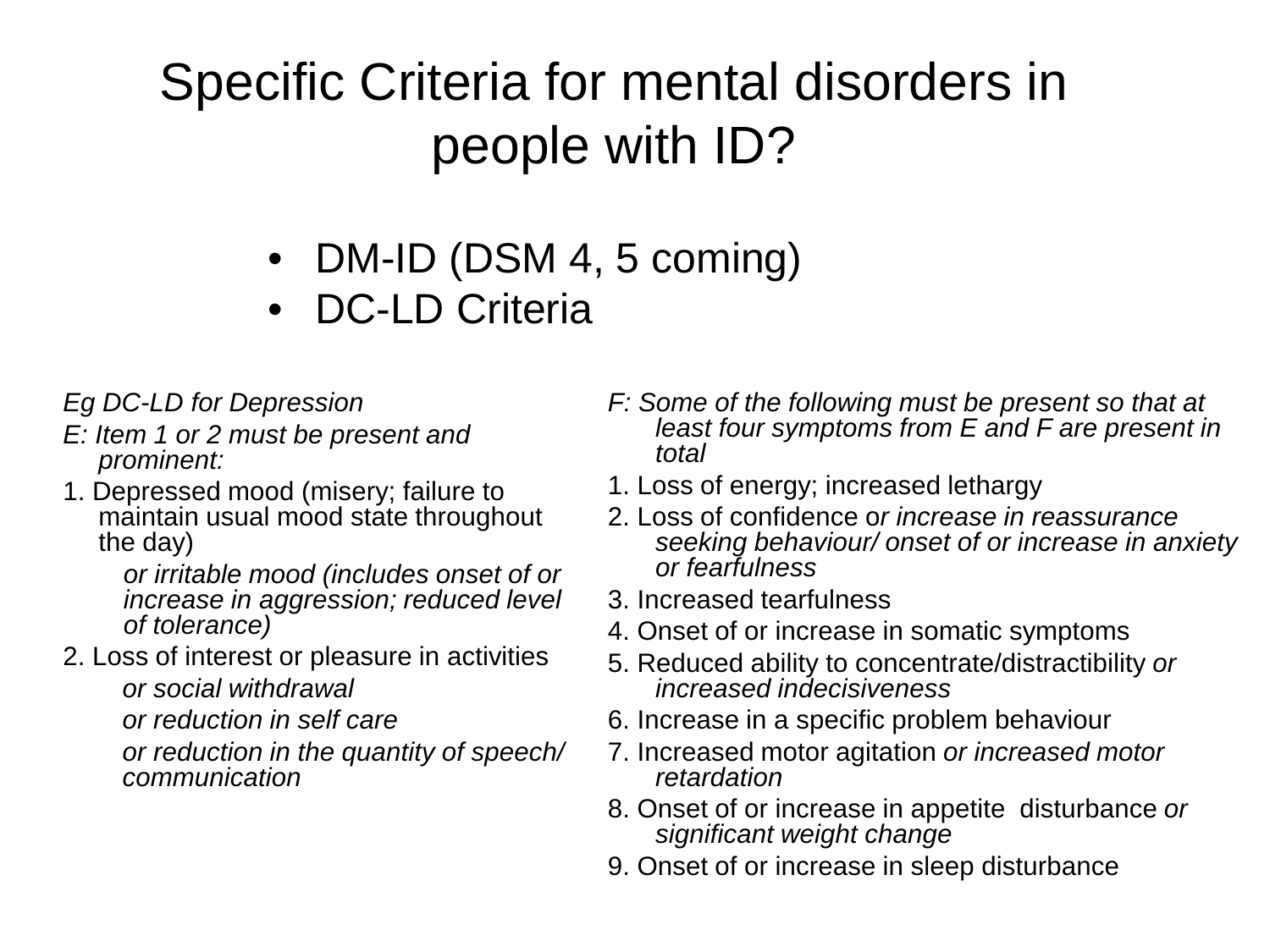# Approaches to treatment in people with ID

- Management of mental illness in people with intellectual disability (ID) follows similar principles to the general population.
- Depends on severity/treatment context.
- Biopsychosocial approach:
	- Psychological interventions
	- Pharmacological interventions
	- Social support



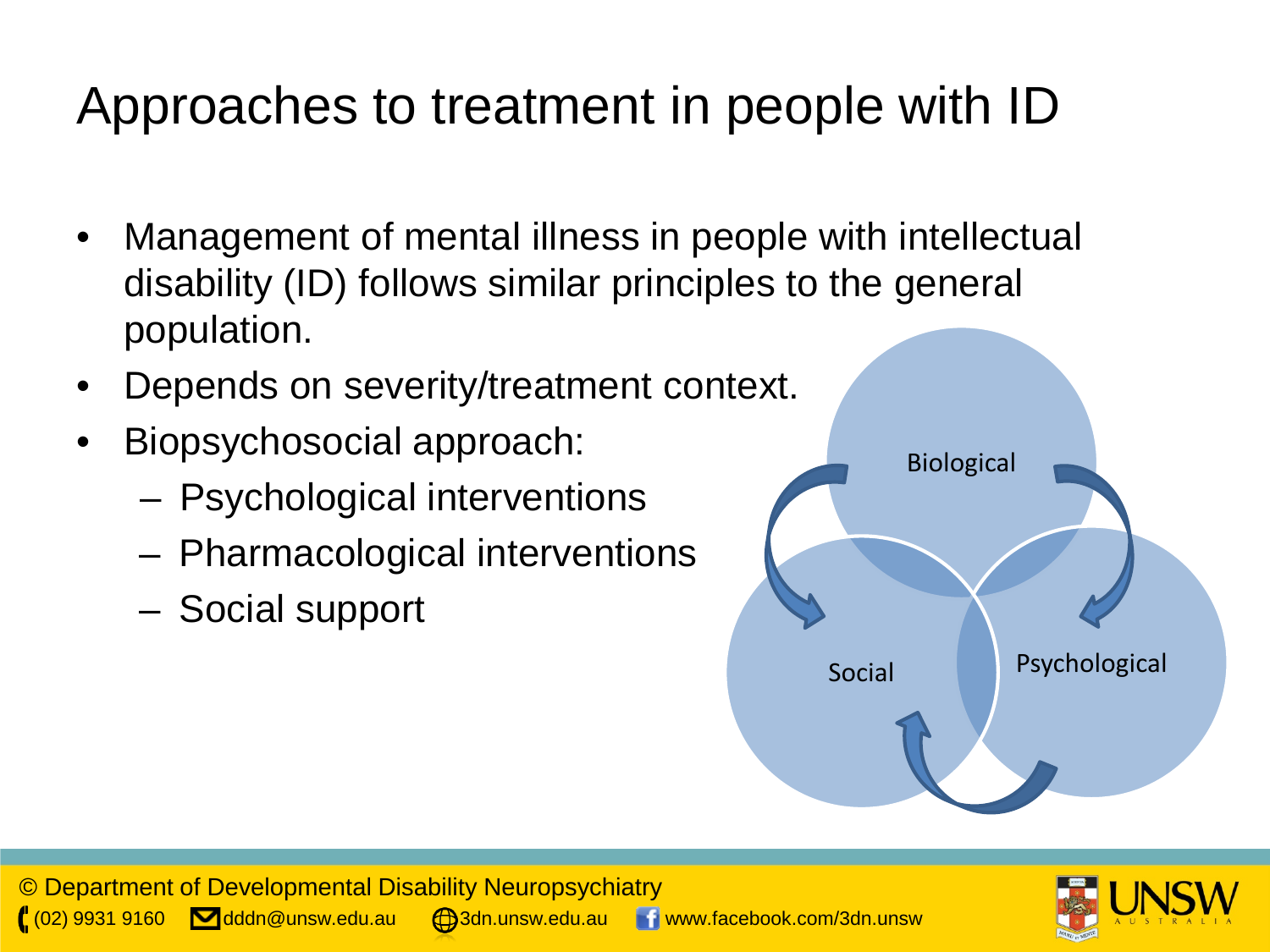## Engaging carers

- Engaging carers and family members in the assessment and management, including monitoring and reporting treatment progress or adverse events is particularly important when a person has ID.
- The involvement of carers (paid and non-paid)
	- engages the support person in the therapeutic process
	- allows the carer to promote continual reinforcement of information provided in treatment or therapy.

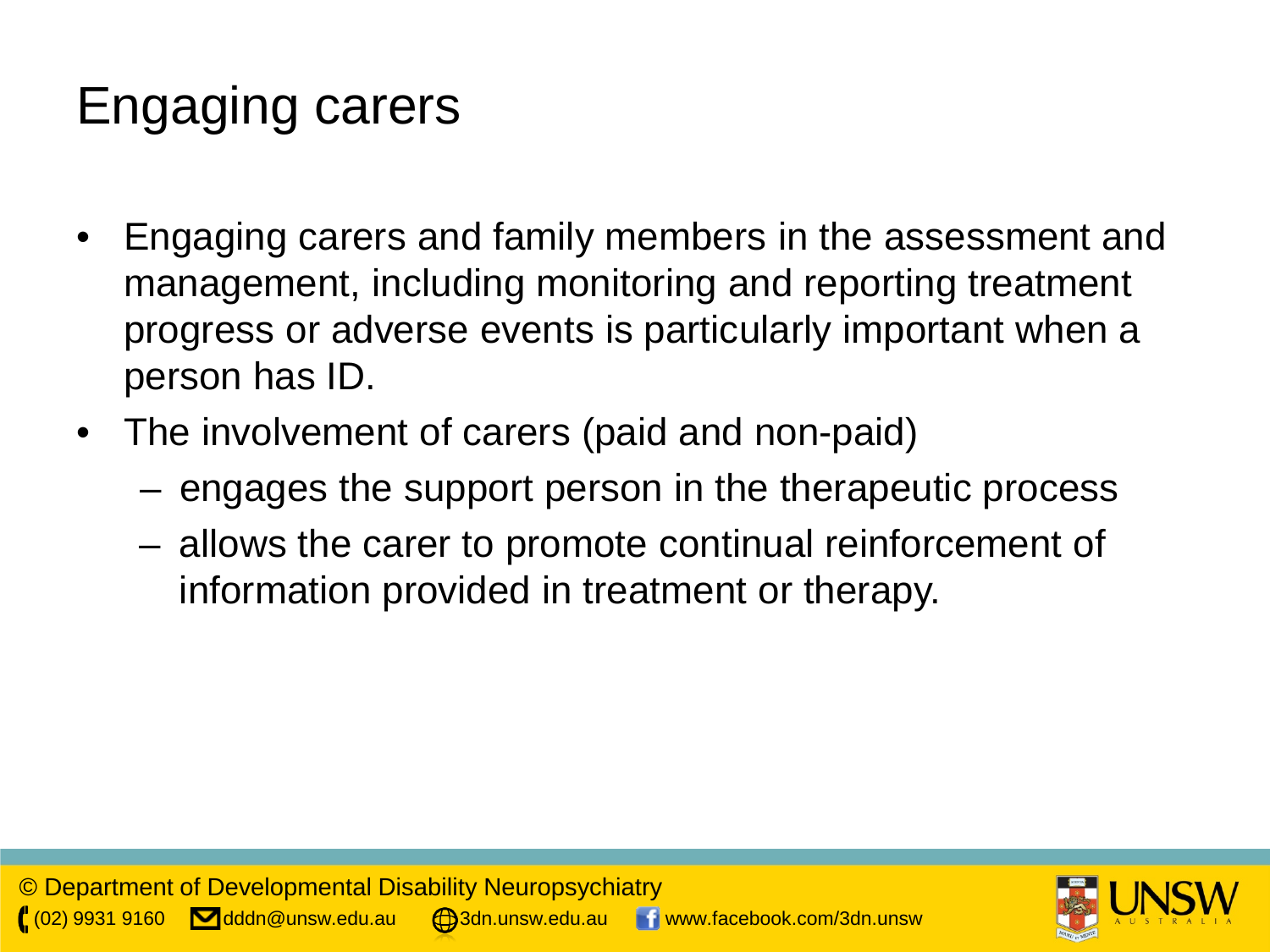## Mental Health Promotion and Relapse **Prevention**

- Just as important for adults with ID as it is for their non-ID peers
- Promotion
	- Lifestyle, exercise, addressing vulnerabilities
- Early intervention
	- depression, bipolar disorder, schizophrenia

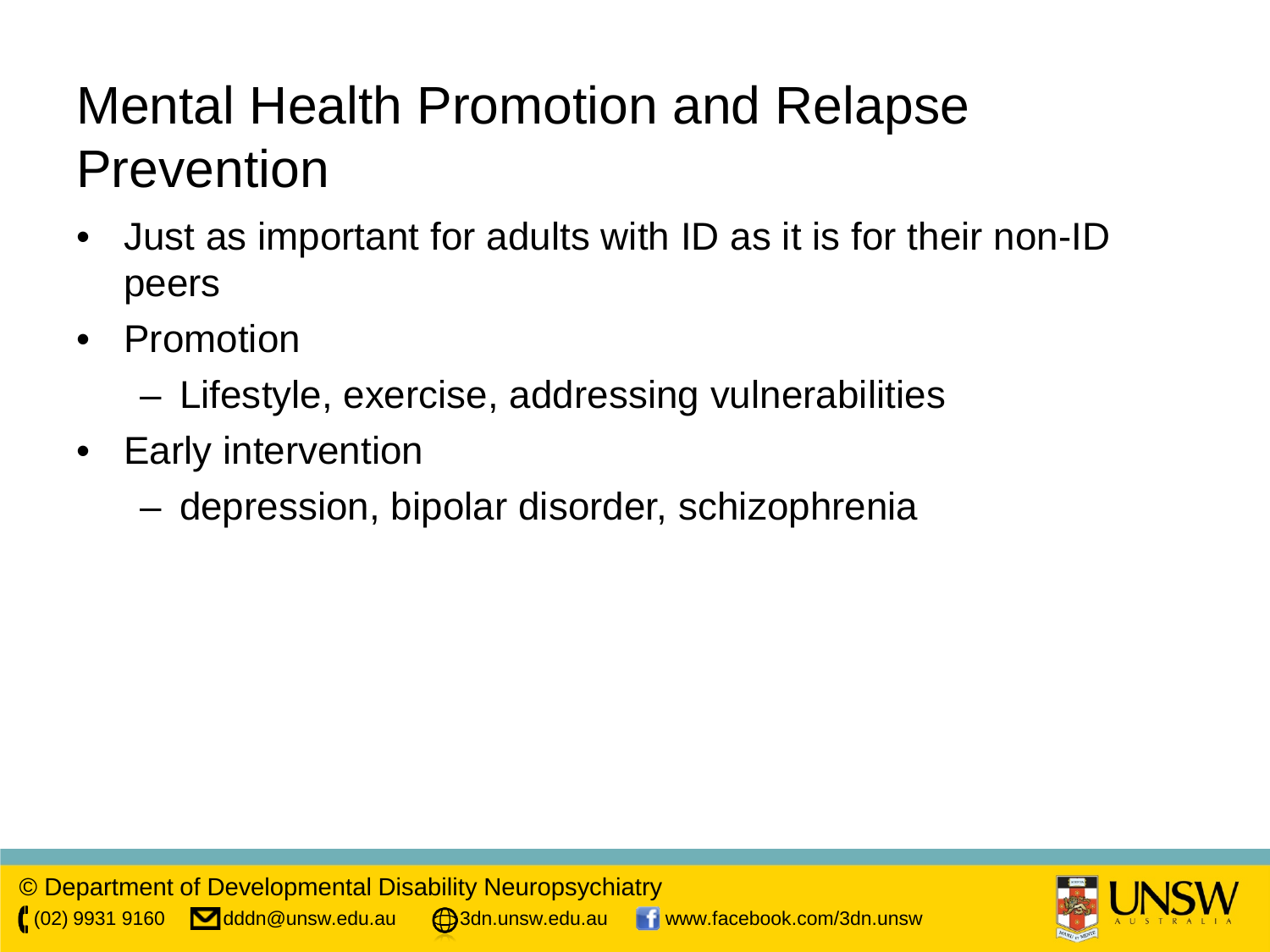## Treatment of Common Mental Disorders in ID-I

|                              | <b>Health Professionals Involved</b> |              |              | <b>Treatments</b>                                                          |
|------------------------------|--------------------------------------|--------------|--------------|----------------------------------------------------------------------------|
|                              | <b>GP</b>                            | Psychiatrist | Psychologist |                                                                            |
| Depression<br><b>Bipolar</b> |                                      |              |              | Anti-depressants<br>Antipsychotics<br><b>ECT</b>                           |
|                              |                                      |              |              | <b>CBT</b><br>Counselling                                                  |
|                              |                                      | $\checkmark$ |              | <b>Mood stabilisers</b><br>Antipsychotics<br>Antidepressants<br><b>ECT</b> |
|                              |                                      |              |              | Counselling -adjunct                                                       |

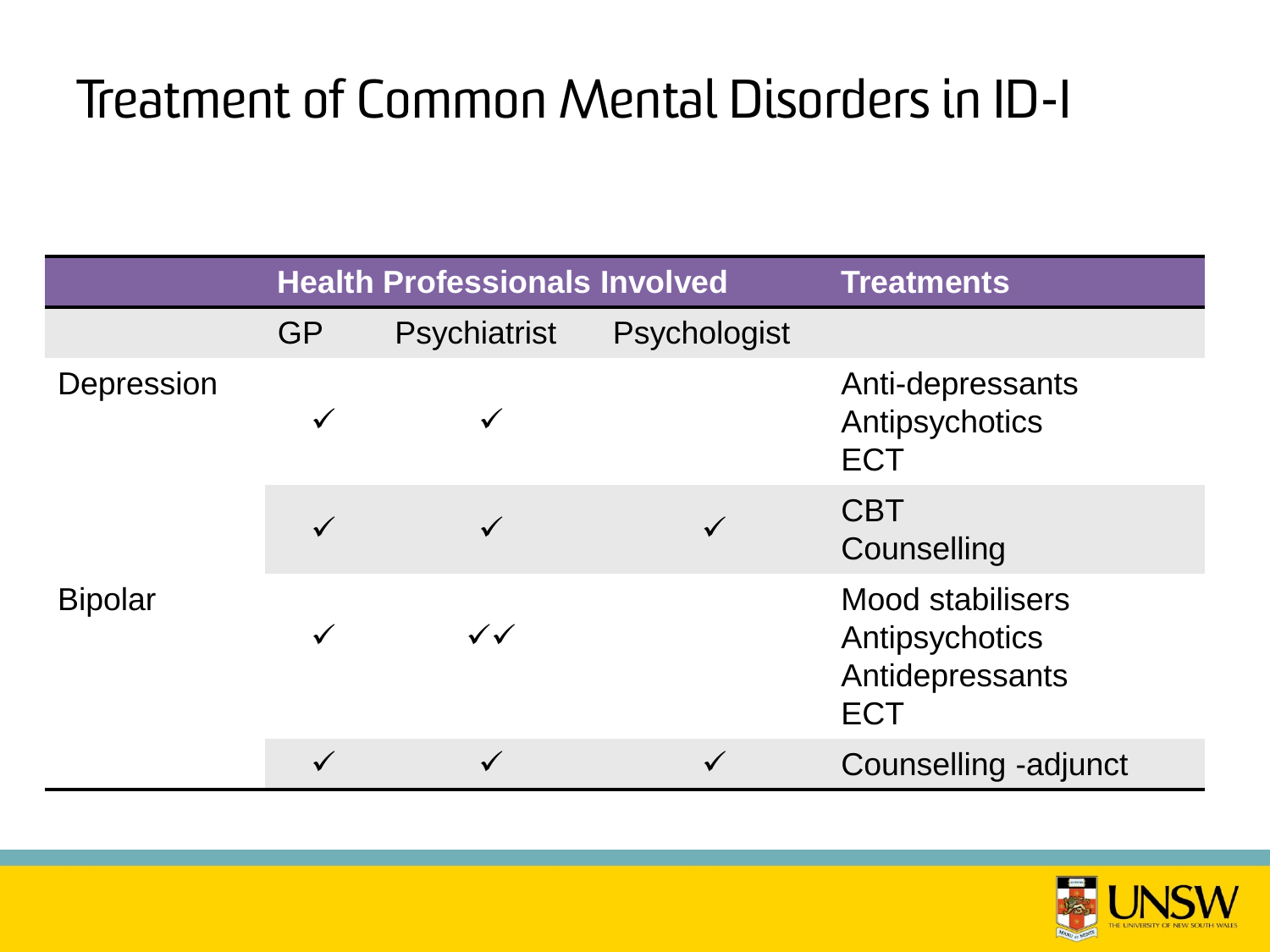## Treatment of Common Mental Disorders in ID- II

|                                                  |              | <b>Health Professionals Involved</b> | <b>Treatments</b>   |                                                     |
|--------------------------------------------------|--------------|--------------------------------------|---------------------|-----------------------------------------------------|
|                                                  | GP           | <b>Psychiatrist</b>                  | <b>Psychologist</b> |                                                     |
| Anxiety<br><b>Disorders</b>                      |              |                                      |                     | Anti-depressants<br><b>Anxiolytics (Short-term)</b> |
|                                                  | $\checkmark$ |                                      |                     | <b>CBT</b>                                          |
| Schizophrenia<br>and Related<br><b>Disorders</b> | $\checkmark$ | $\checkmark$                         |                     | Antipsychotics +/- other                            |
|                                                  | $\checkmark$ |                                      |                     | Counselling -adjunct                                |

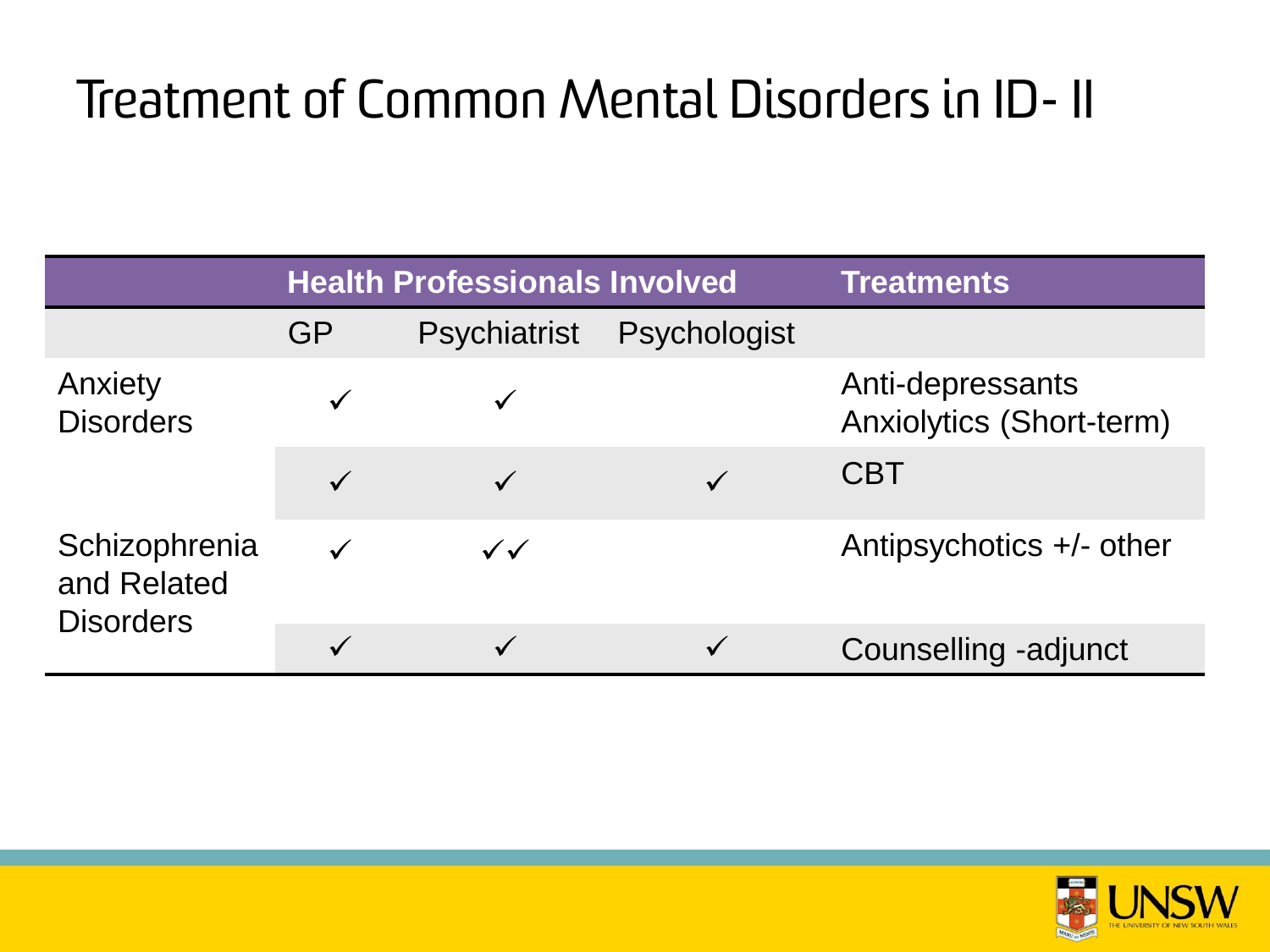#### Prevention

- Increased opportunities for choice and independence
- Skill building & promoting resilience
	- teaching coping strategies, problem solving, relaxation strategies, communication skills
	- developing a support system e.g. who to talk to about problems/issues

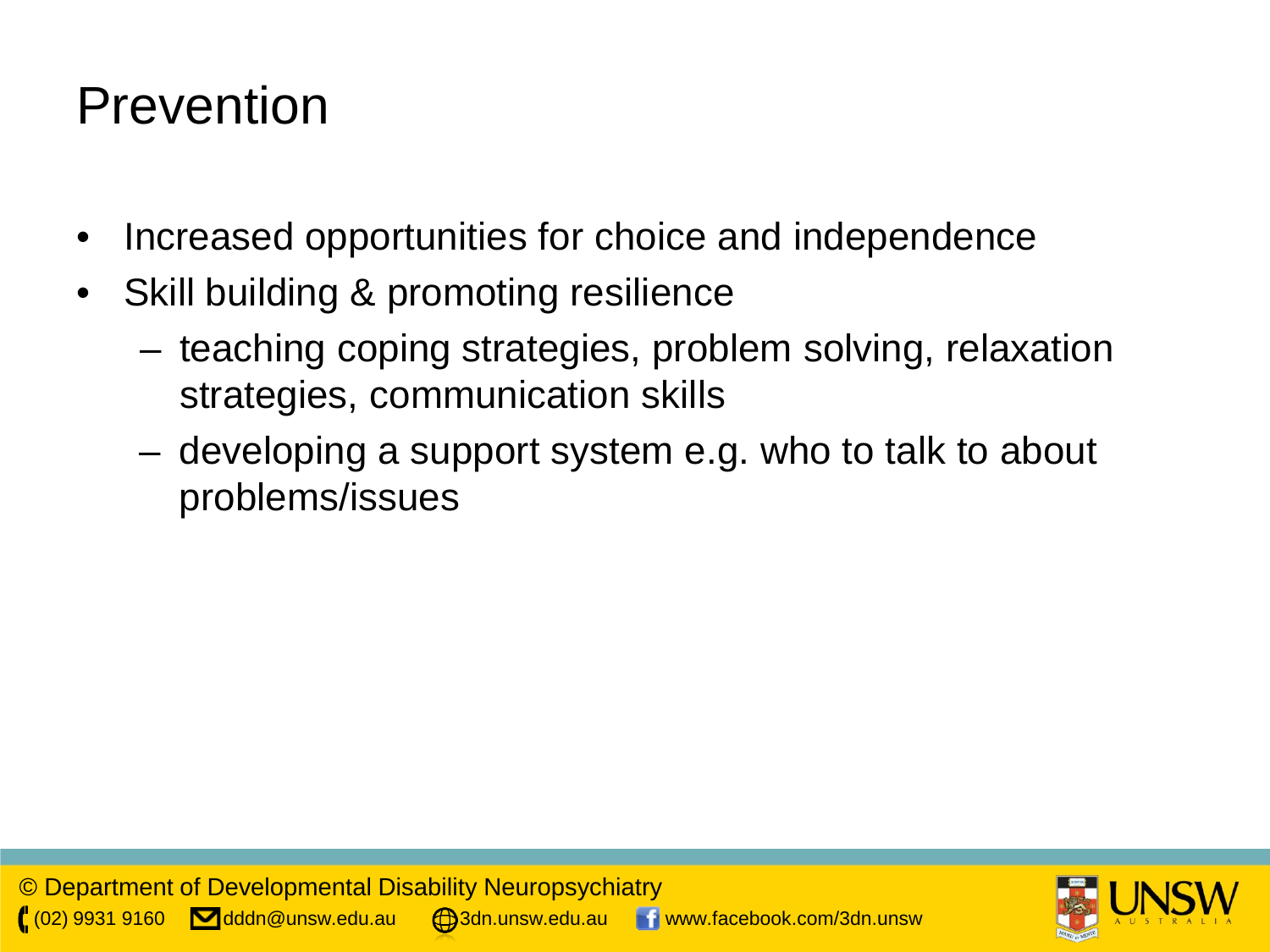## Prevention cont...

- Increased activity
	- reducing boredom & increasing opportunities to feel a sense of achievement & purpose – via day programs, social groups, sports or hobbies, community college courses, etc
- Environmental modifications
	- family/staff training in mental health, early warning signs, and how to provide a supportive, validating environment
	- changes to light/noise/space

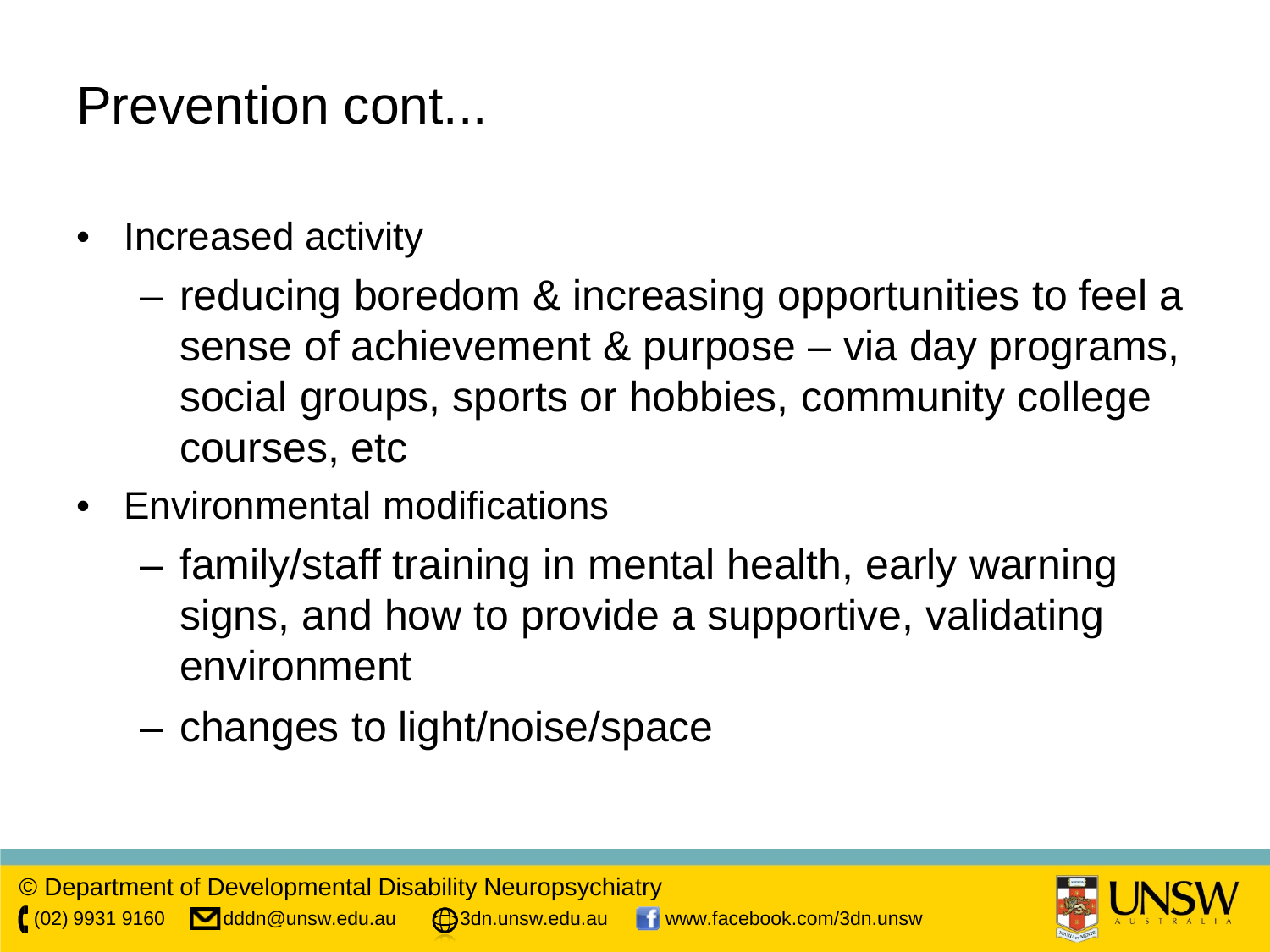#### **Depression**

- Depression is under-recognised and under-treated in people with ID.
- Specific management principles for people with ID:
	- evaluation of environmental triggers
	- Hierarchical approach based on severity/duration of symptoms
- Seek specialist psychiatric opinion when the person:
	- has suicidal ideation/attempted suicide
	- has psychotic symptoms
	- is at risk from self neglect/inadequate oral intake
	- does not respond to treatment
	- has a manic episode triggered by treatment

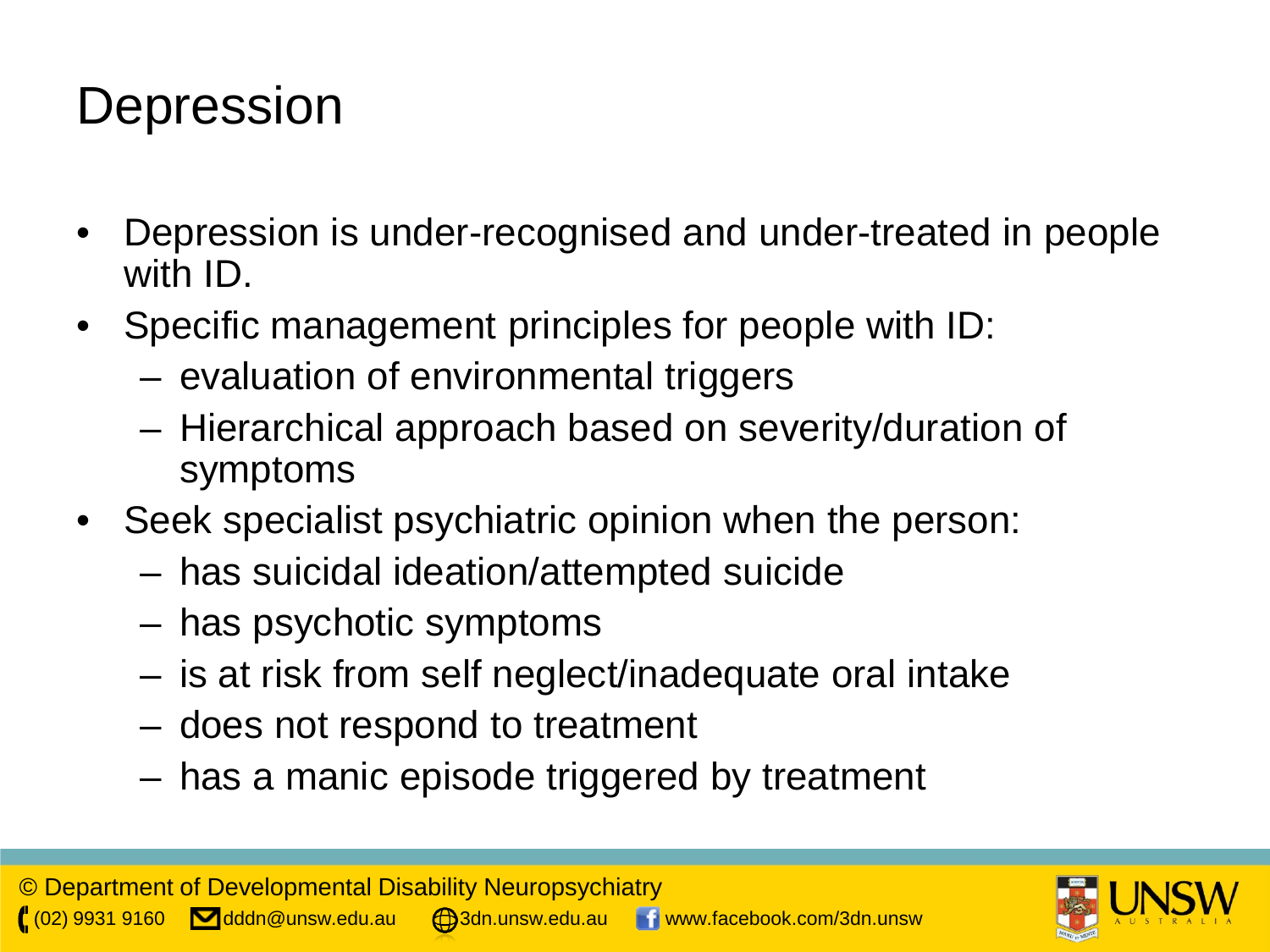## Psychological interventions

- Psychotherapies: first-line management for mild anxiety and depressive disorders in people with ID.
- Psychological interventions can be modified
- for people with ID by:
	- simplifying concepts
	- taking longer to establish rapport
	- repeating the presentation of material
	- using pictures and other aids
	- (e.g. Books Beyond Words)
	- enhancing the behaviour aspects of the therapy
	- engaging a support person/family member







When Somebody Dies

**drid Noole Mockeys** 

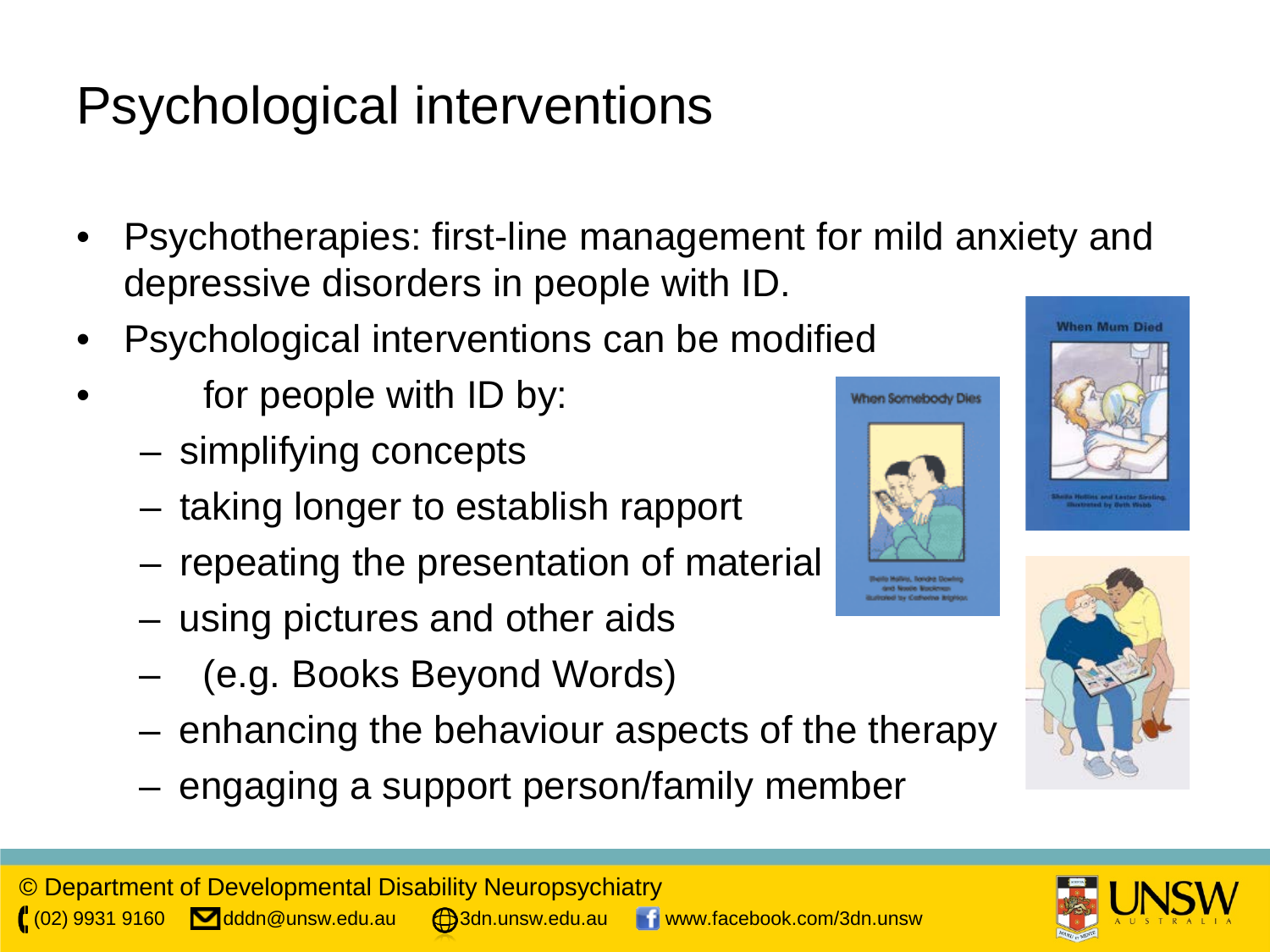## Pharmacological interventions

- Psychopharmacological interventions commonly used
- Prevalence of use:
	- 20-50% on psychotropic medications [Clarke 1990, Deb 1994, Branford 1994, Holden 2004, Tsiouris 2010]
- High prescription in some groups:
	- 48% of those with challenging behaviour [Kiernan 1995]
- Antipsychotics most widely prescribed medications in people with ID (Tsiouris 2010)

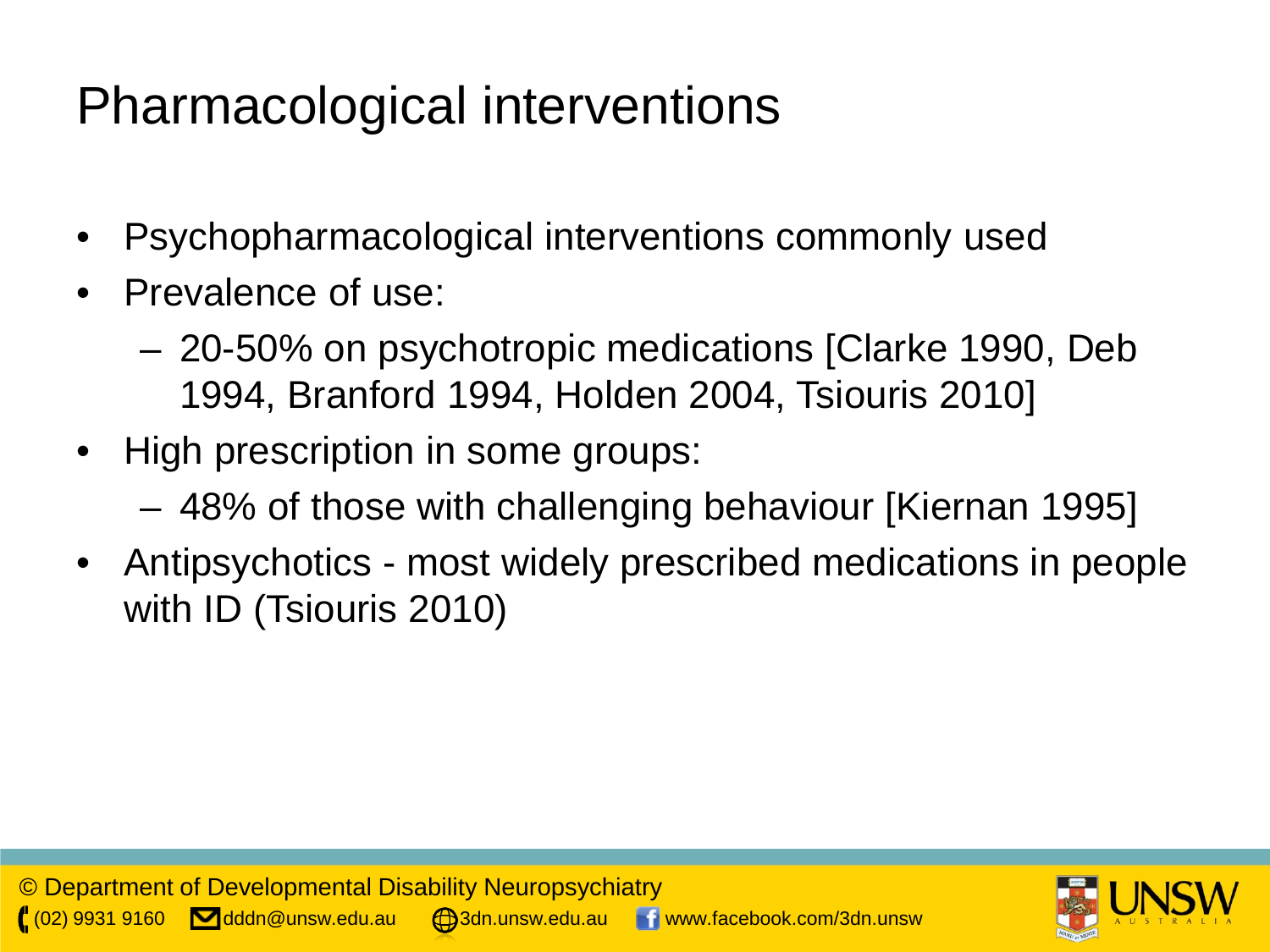## Pharmacological interventions: problems

- Discrete psychiatric disorders can be hard to identify in some people with ID
- Relative absence of evidence on efficacy [Brylewski 2004, Tyrer 2008]
- Inadequate definition of, and variable approach to challenging behaviour
- Sensitivity to side effects
- Potential for complication of other medical disorder
- Can worsen behaviour in some individuals

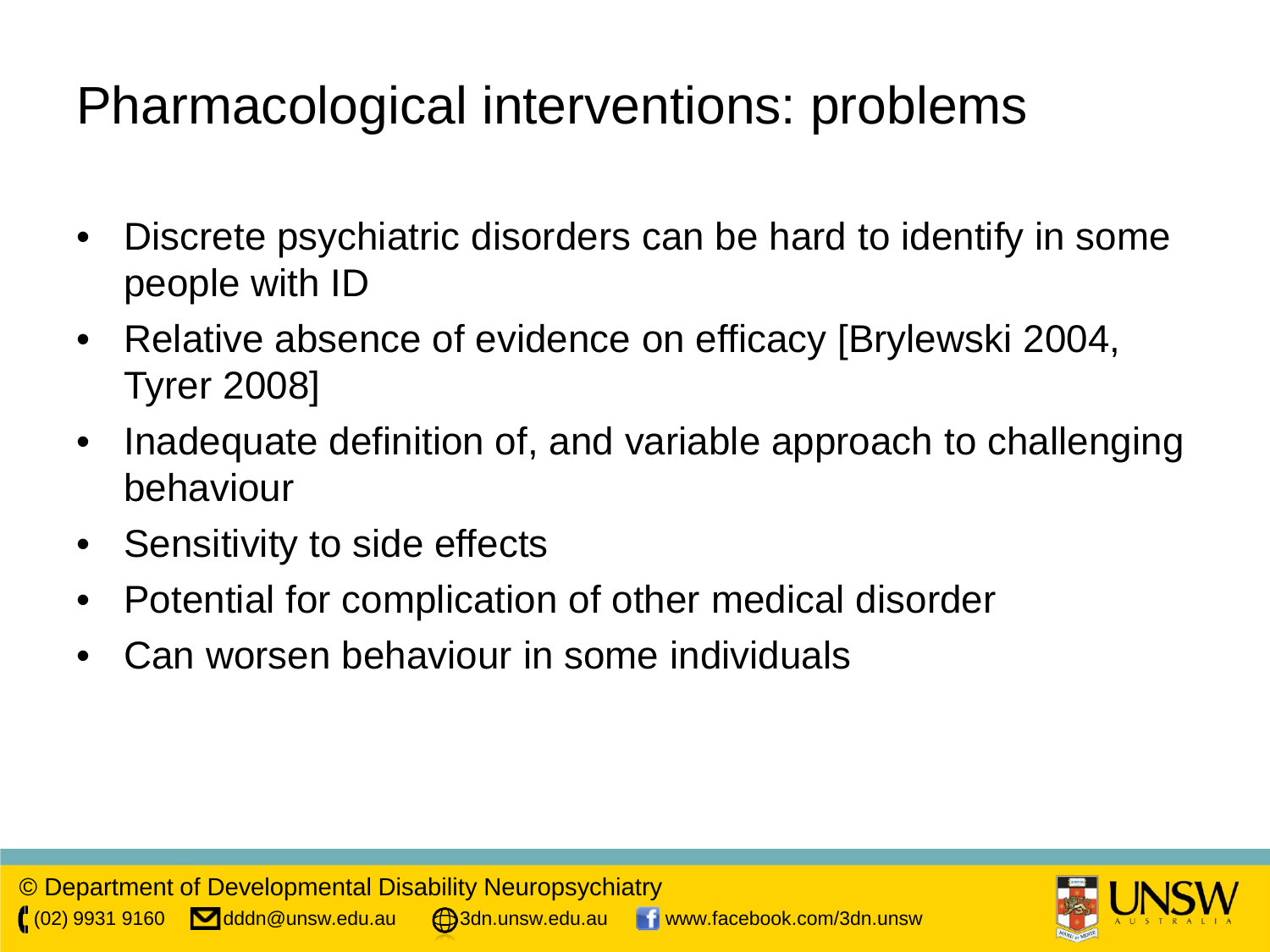## Principles of pharmacological treatment

- Principles of prescribing and treatment are generally the same for people without ID
- Dependent on
	- diagnosis
	- symptoms
	- duration and severity
	- risk
	- side effect profile
	- previous responses to treatment
- HOWEVER....

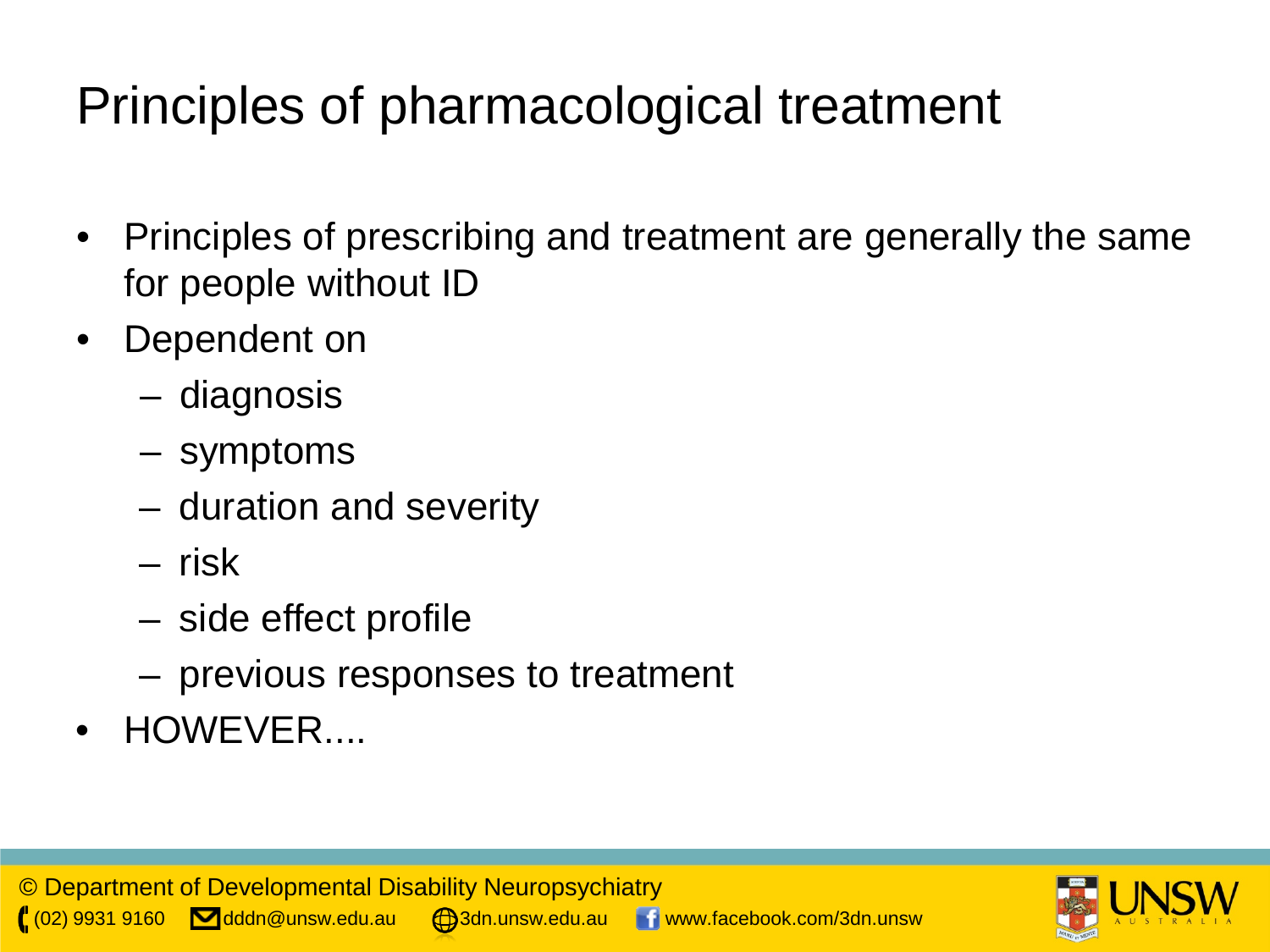## Prescribing can be more complex

- Sensitivity to side effects:
	- Side effects may be more frequent, more intense, and more idiosyncratic in those with ID compared to those without ID
- Some medications worsen pre-existing conditions
	- eg swallowing difficulties, epilepsy, reflux, constipation etc
- Monitoring actively for side effects is important
	- How might someone with an ID communicate side effects, particularly in the context of communication difficulties?
	- How might side effects in someone with an ID be monitored?
	- Correct attribution eg agitation can be a side effect or due to an underlying mental disorder

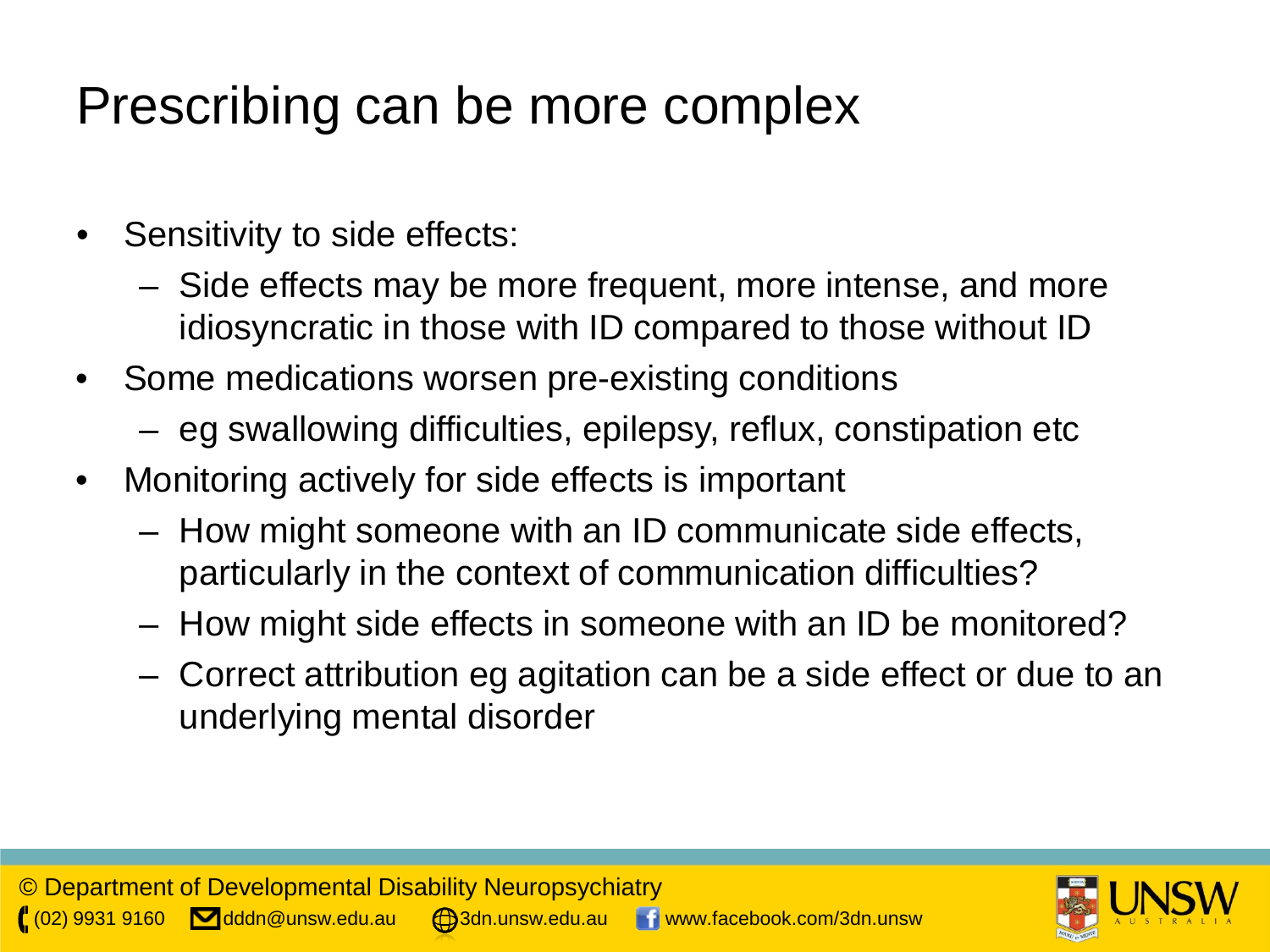### Prescribing can be more complex

- The importance of an accurate diagnosis if the diagnosis used to guide prescribing is incorrect, the medication is less likely to work
- Possible atypical response to medication
- Higher risk of polypharmacy
- May require active monitoring of side-effects
- May require support to manage compliance
	- involving carers
	- simplifying instructions and interventions
	- depends on individual circumstance

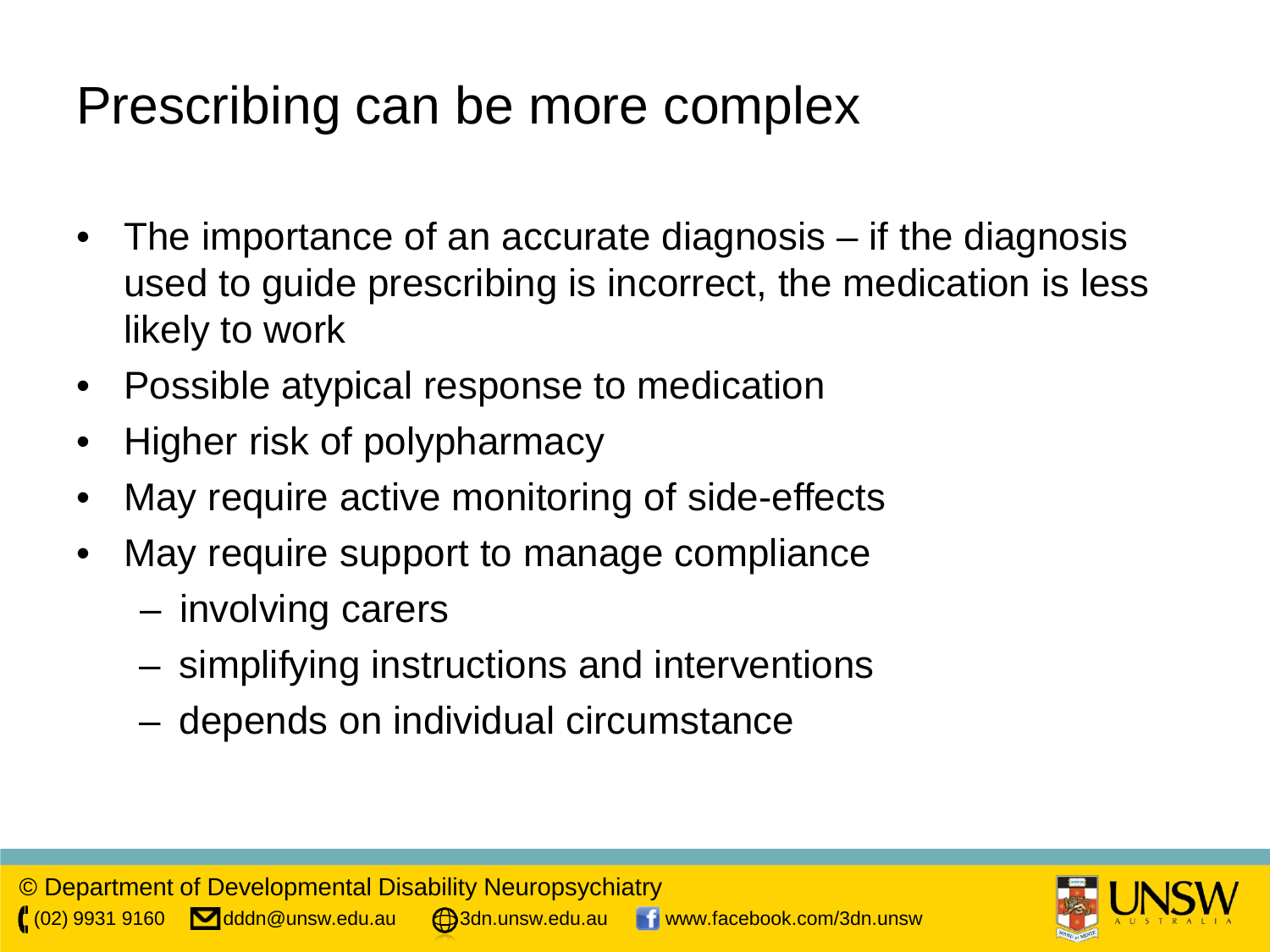## Common errors in prescribing

- Lack of clarity and consensus in prescribing practices
	- Antipsychotics are the most common class of medication prescribed to adults with ID, however often with no clearly documented rationale
	- Use of "older" versions of medication that have more side effects
	- Overdosing, leading to sedation
	- Under- and over-prescribing
	- Polypharmacy

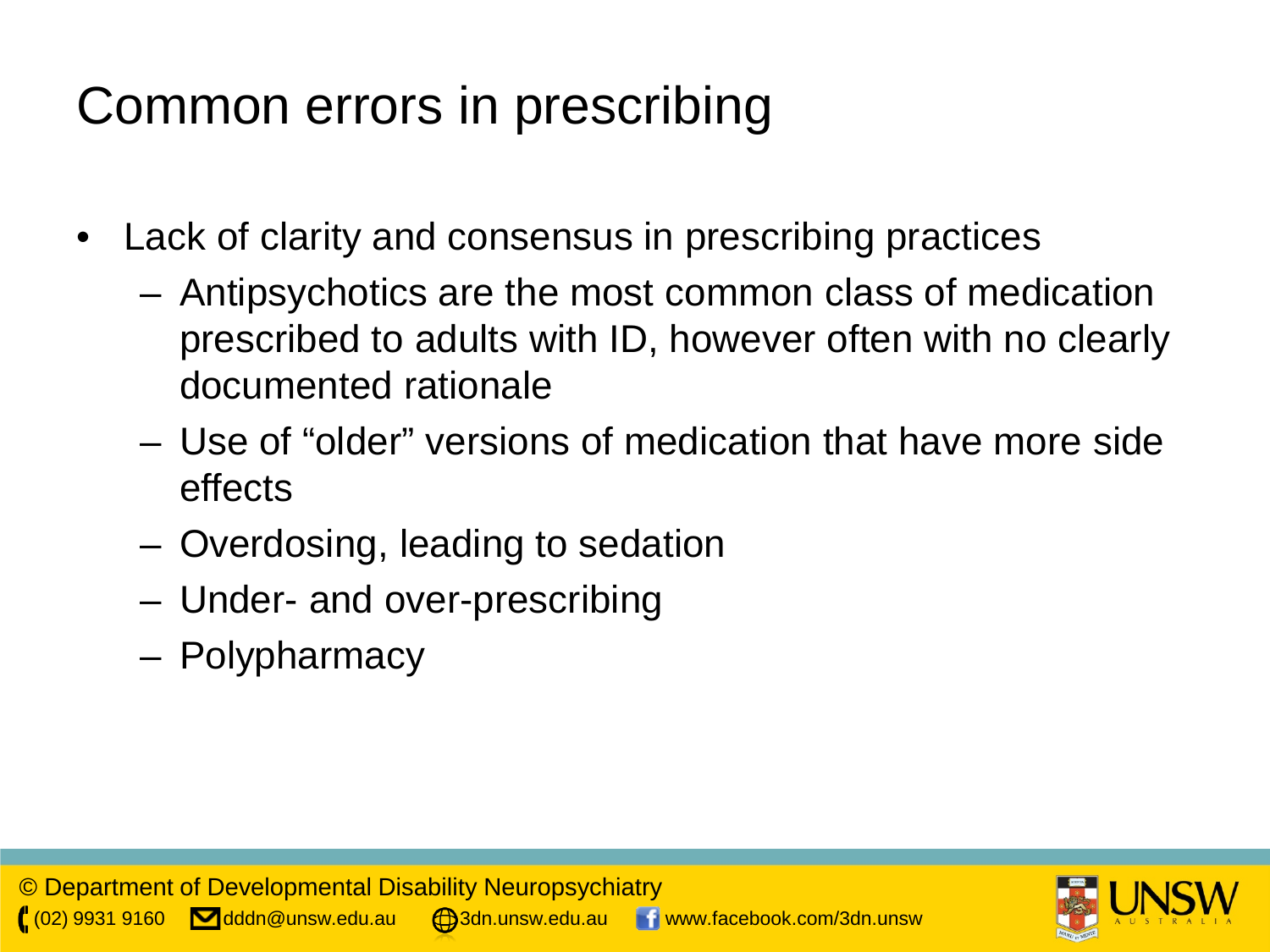# Common errors in prescribing

- No review mechanisms
	- Medications continued despite no change in signs/symptoms
	- Extended use of crisis medications
- Use as a substitute for non-medical therapies
- Medications used to suppress "reasonable" emotions/behaviour, such as grief
- Poor self-advocacy = carers' and clinicians' response to toxicities/side effects may be delayed

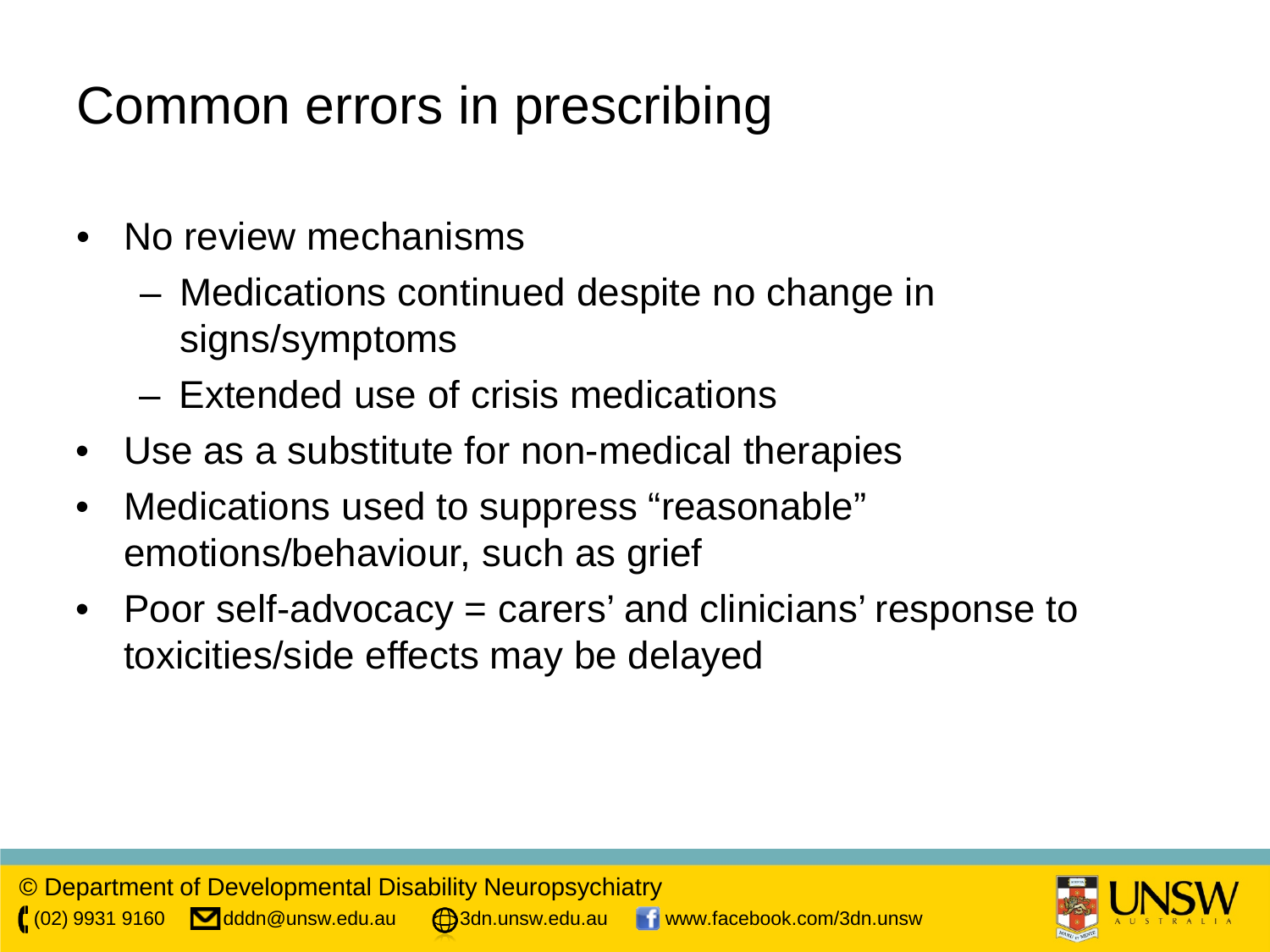## Principles of use

- Before prescribing psychotropic drugs, mental and physical health should be comprehensively assessed to:
	- screen for any underlying medical causes of psychiatric symptoms
	- identify any underlying medical conditions that may impact on treatment
	- provide a baseline for evaluating effectiveness of treatment.
- Only use psychotropic drugs as part of a comprehensive mental health care plan that addresses broader psychosocial concerns and physical comorbidities.
- Obtain consent.

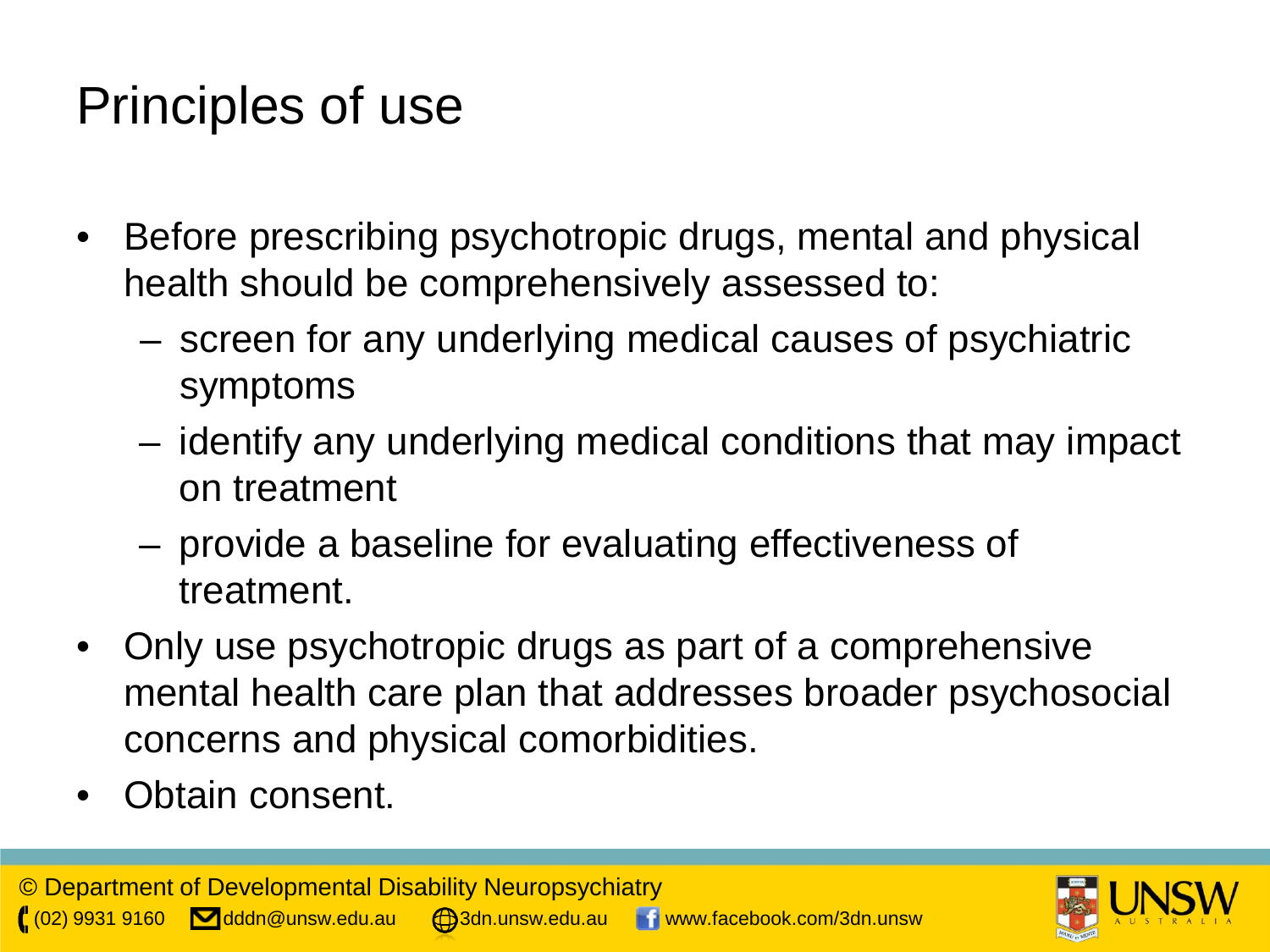## Selection and commencement of drug therapy

- The impact of medical comorbidities should be considered when selecting a psychotropic drug
	- e.g. for a person with obesity and type 2 diabetes avoid drugs that stimulate appetite
- Define what symptoms you are targeting and develop clear, predefined and reliable methods to monitor treatment response
	- E.g. Daily chart of number of incidents of a specified type
- Commence psychotropic drugs at a low dose, and increase gradually
	- "start low and go slow"

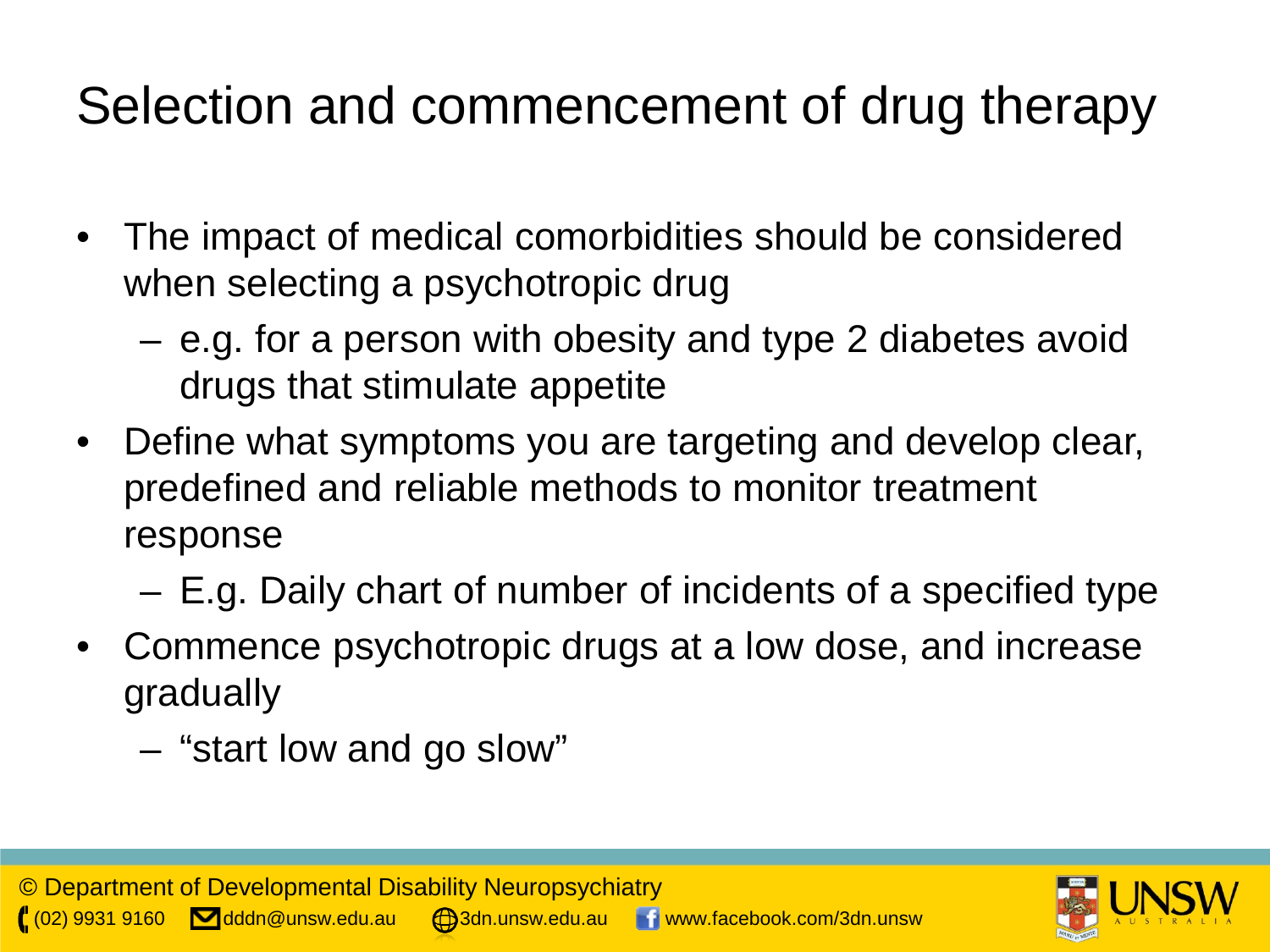# During therapy

- Engage support people in monitoring and reporting benefits of treatment adverse effects
- Regular reviews of:
	- Adherence to therapy
	- Treatment progress
	- Adverse effects
	- need for continuing the drug
- Withdraw a psychotropic drug if it:
	- Is not effective
	- Has intolerable adverse effects
	- Is no longer required

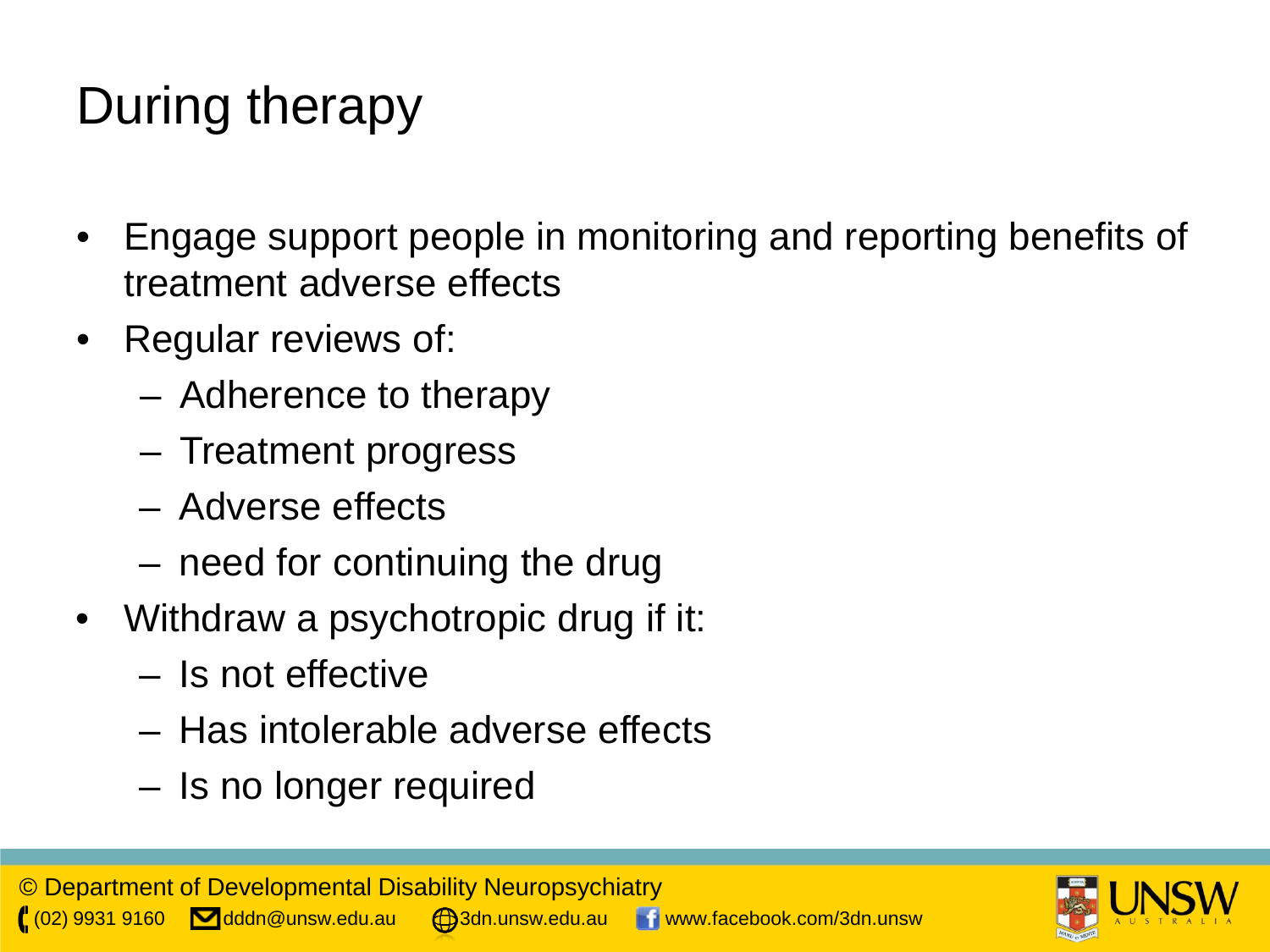## Optimal prescribing

- Biopsychosocial assessment
- Monitor physical health
- "trial" as opposed to "commencement"
- Start at lower doses
- Ongoing review of benefits and side effects
- Collaborate with consumers and carers
	- Educate about adverse reactions and side effects
- If treatment is ineffective, reconsider diagnosis
- Multidisciplinary decision making
- Use medication as an adjunct to other interventions

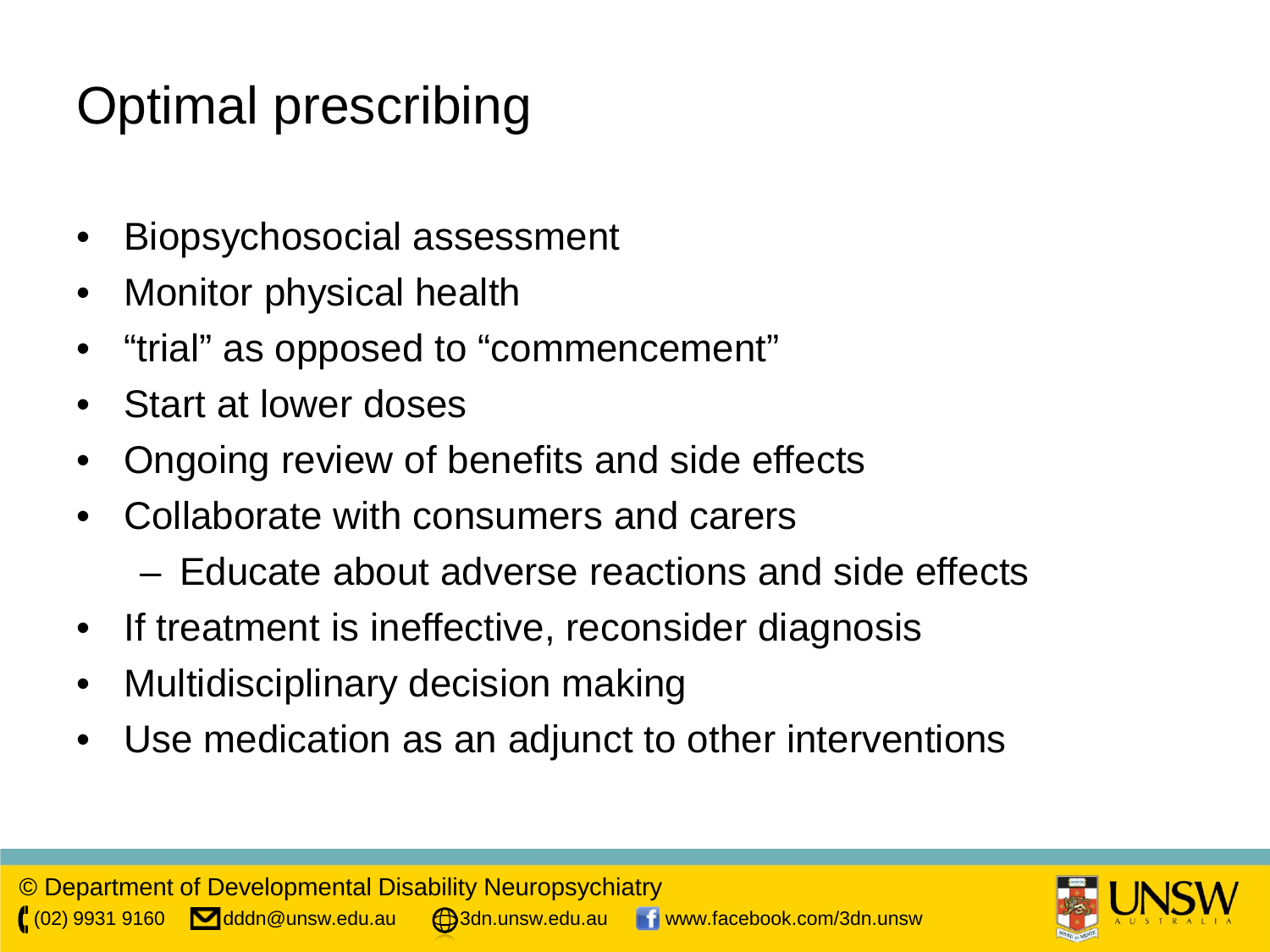## Precautions in prescribing psychotropics

- Adverse effects more likely in people with ID
- Physical comorbidities can increase likelihood of sensitivity
	- Eg potential to lower seizure threshold/increase risk of seizures
	- Sedation = increased risk of respiratory complications/aspiration/dysphagia in some conditions.
- People with ID may have increased sensitivity to cognitive effects of drugs (particularly older adults with conditions linked to increased risk of dementia)
- Impaired cognitive and communication skills means people with ID may not recognise/report adverse effects of drugs – may be manifested as behavioural change.

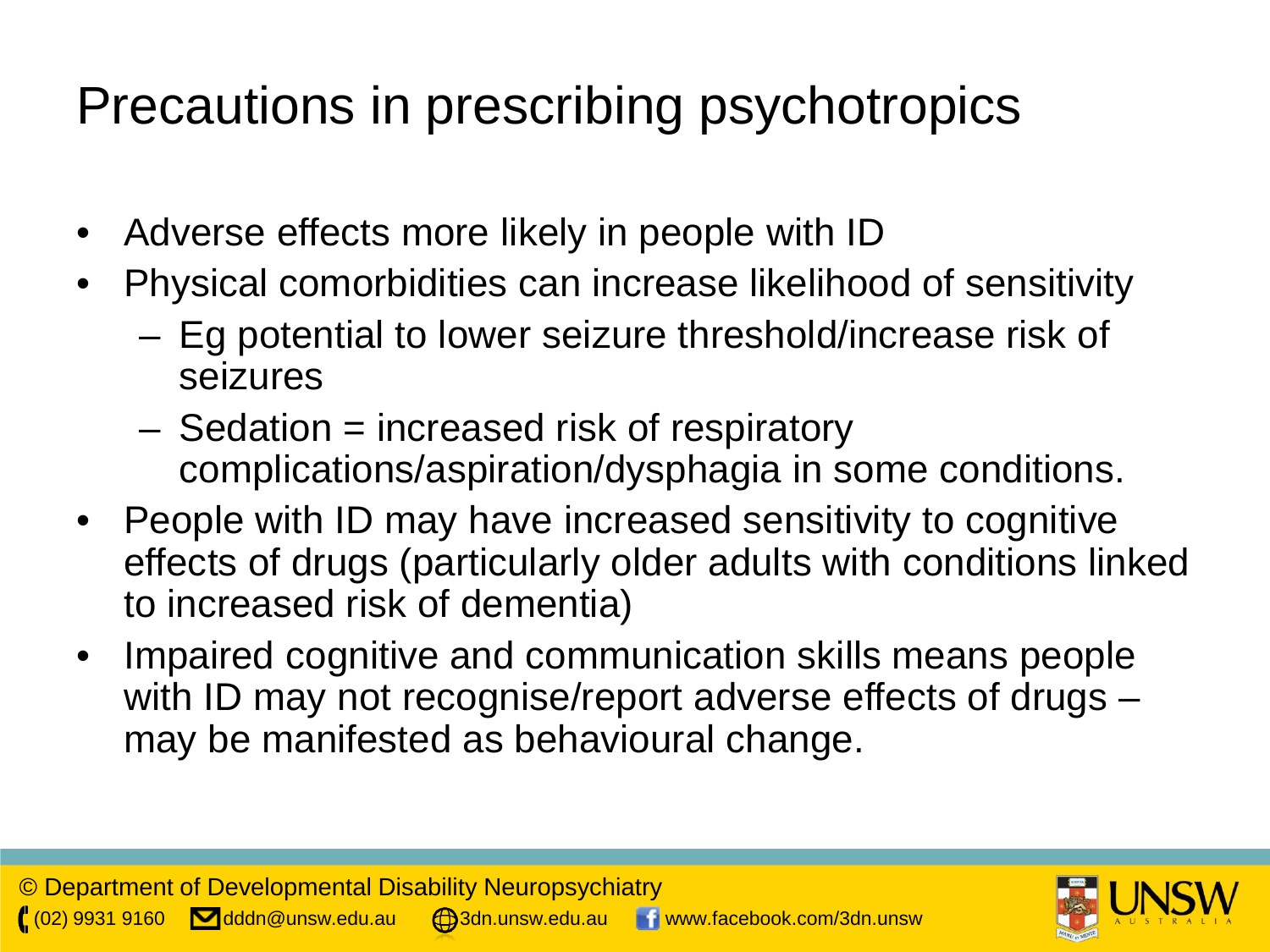## Discontinuing treatment

- Reasons for discontinuing psychotropic drugs:
	- Lack of clear indication for prescription
	- Condition resolves
	- Complications develop (e.g. Severe tardive dyskinesia)
- Withdrawal from long-term antipsychotic therapy is more likely to be difficult when the person:
	- is taking high doses of the drug
	- has a high baseline of challenging behaviour.
- Effects of withdrawal can be:
	- temporary exacerbation of behavioural difficulties
	- withdrawal dyskinesias

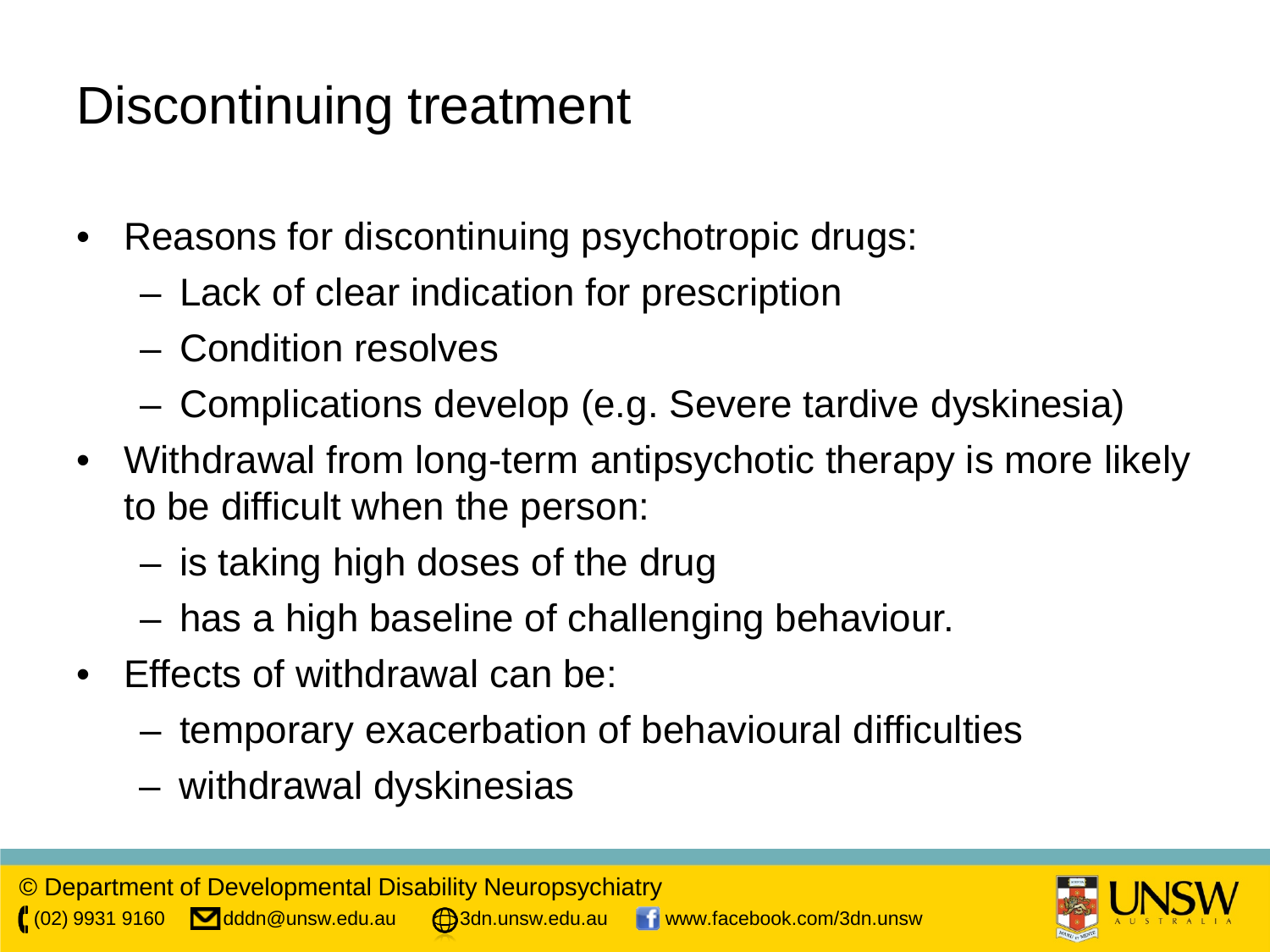#### Adverse effects

- People with ID have potential sensitivity to adverse effects and higher rates of comorbid medical conditions.
- People with developmental disability may not be able to communicate the experience of adverse effects. Behavioural change (e.g. Increased aggression, self-injury or repetitive behaviour) can be:
	- a manifestation of discomfort or distress associated with an adverse effect of a drug
	- a direct behavioural effect of the drug.

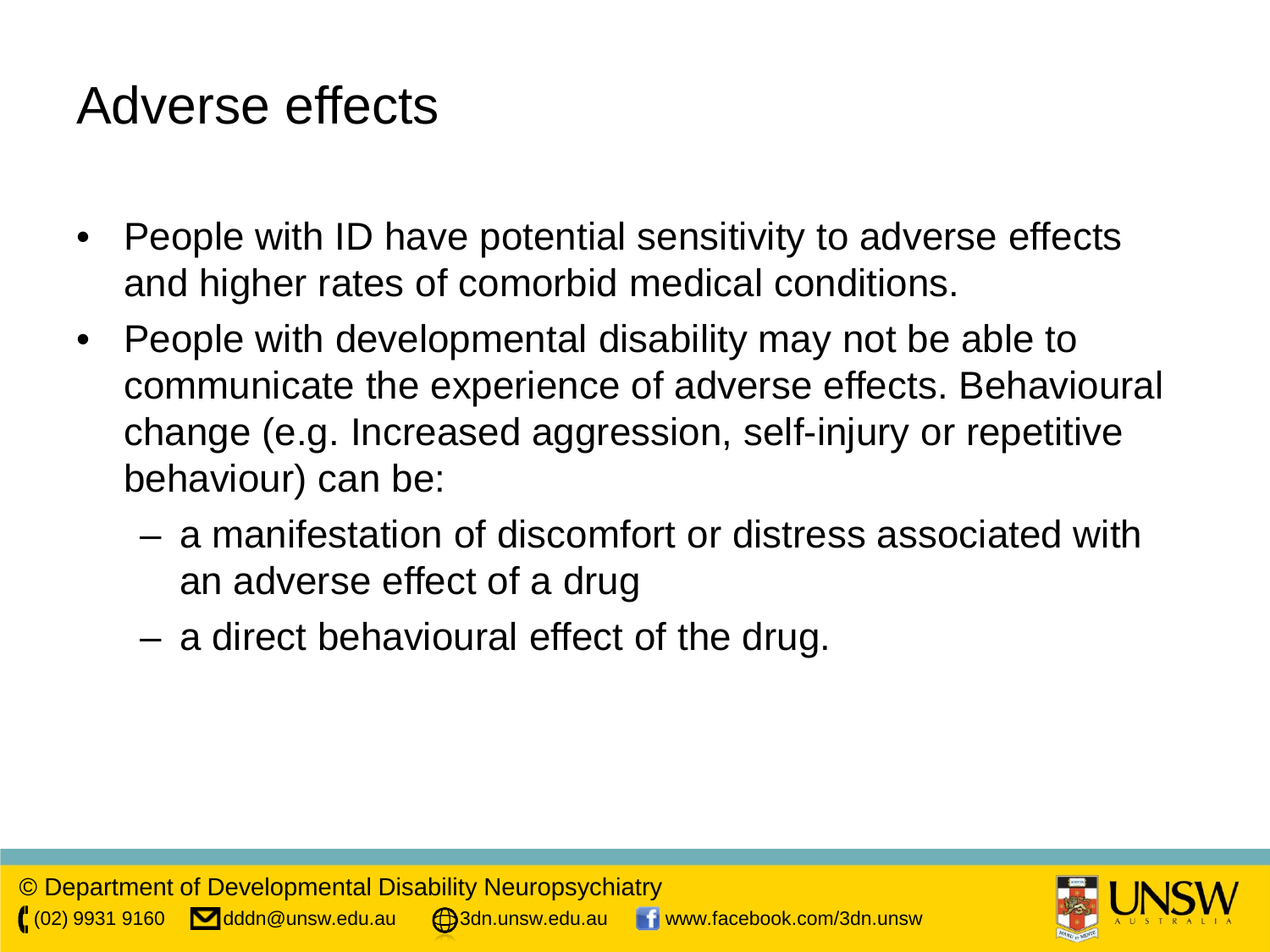## Electroconvulsive therapy (ECT)

- ECT may be indicated in people with ID who are severely depressed and have other complexities (e.g. psychotic features/poor response to antidepressants)
- No controlled trials of ECT in people with ID, but case reports indicate ECT is effective and safe.

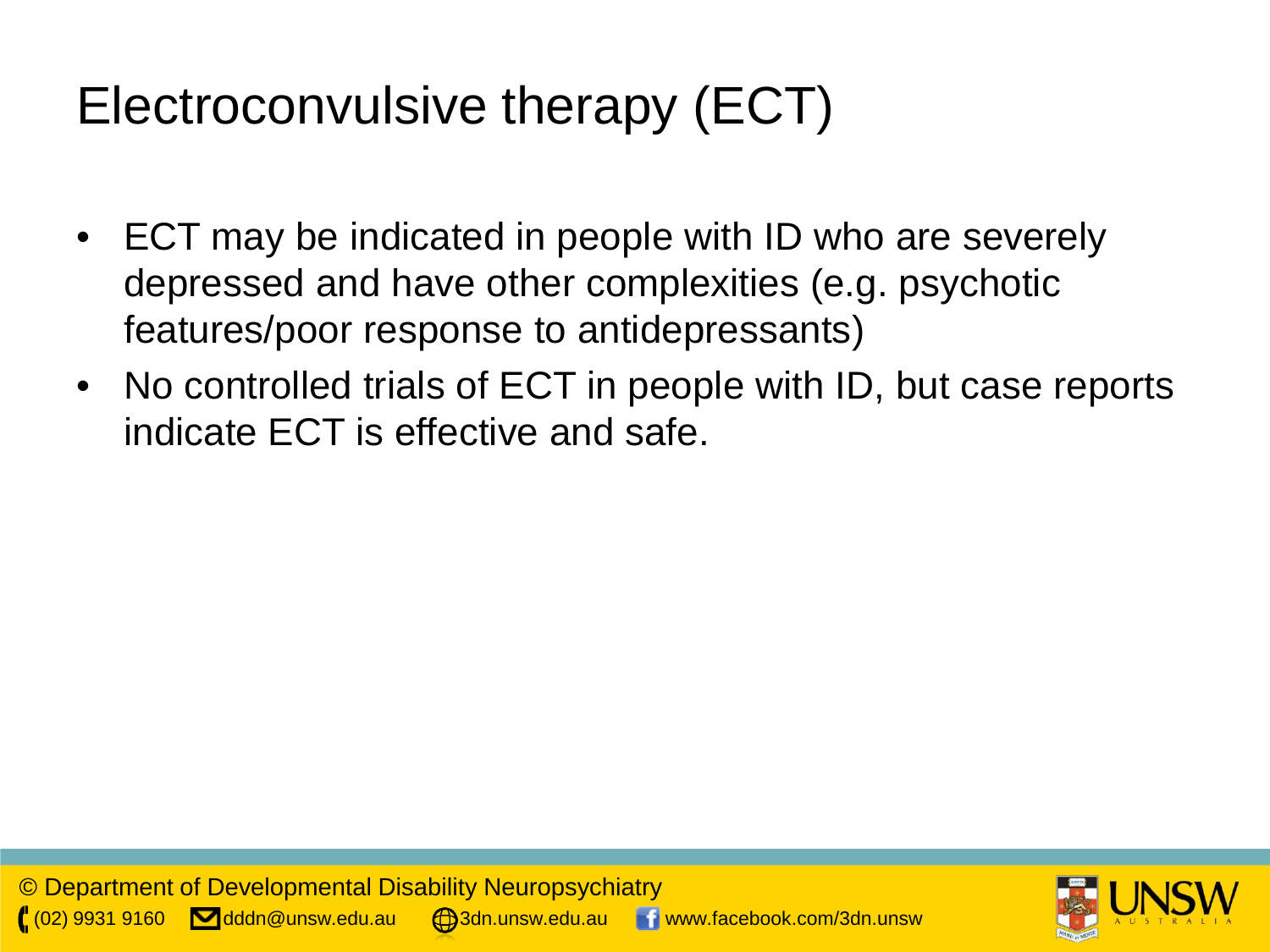## PRN Medications

- Pro re nata (Latin for 'in the circumstances') = when needed
- What principles should be used to guide?
- What are the potential problems associated with use or PRN medications?

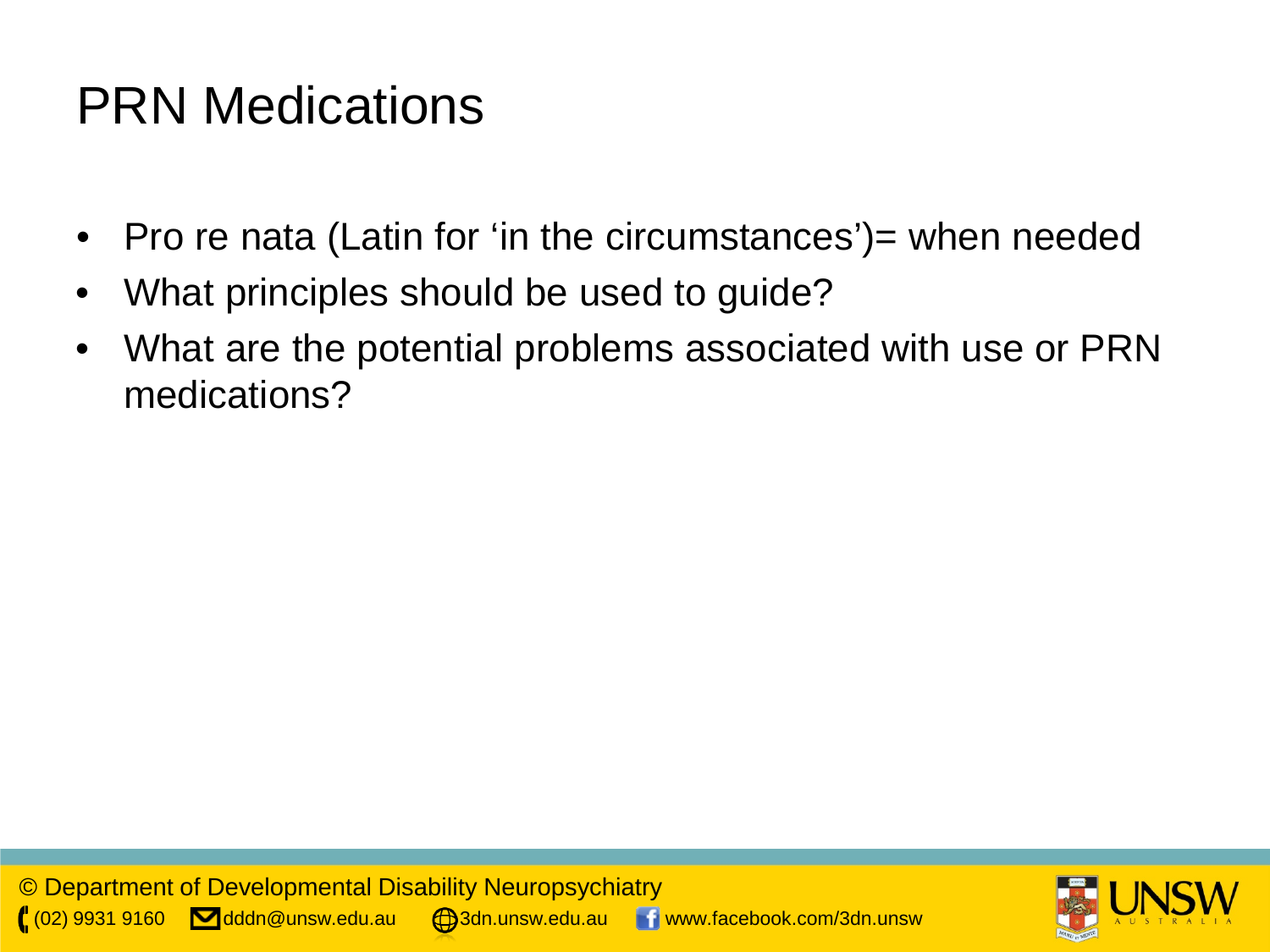### In conclusion

- Mental disorders are more common in people with ID than the general population
- People with ID experience a number of barriers to timely and effective mental health supports
- People with an ID have the same right to access mental health treatment as anyone else
- The approach to assessment and management required some adaptation
- The same principles apply to treatment for people with and without ID
- But treatment for adults with ID can be more complex
- Optimal treatment
	- Takes into account the particular needs of the individual, including those related to the disability
	- Working with carers
	- Monitoring
	- Multidisciplinary

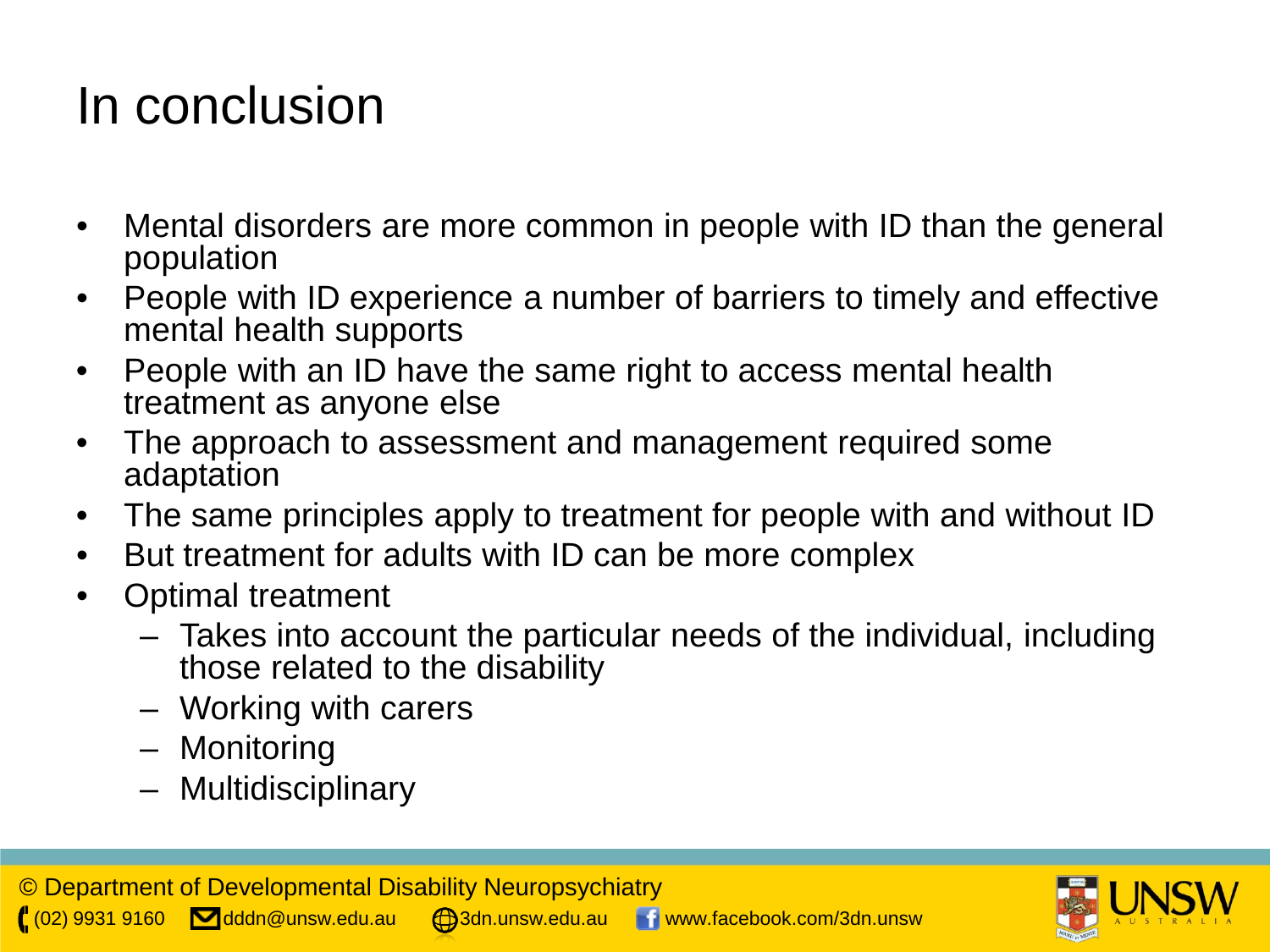



- Introduction to Intellectual Disability
- Living with Intellectual Disability
- Changing Perspectives of Intellectual Disability
- Introduction to Mental Disorders in Intellectual Disability
- Communication: the basics
- Improving your Communication
- Assessment of Mental Disorders in Intellectual Disability
- Management of Mental Disorders in Intellectual **Disability**
- Coming Soon:
	- interagency work
	- emergency presentations
	- carer intro to mental disorders in people with ID
	- legal and ethical Issues
	- challenging behaviour

Department of Developmental Disability Neuropsychiatry  $\left( \begin{array}{ccc} \ 02 \end{array} \right)$  9931 9160  $\blacksquare$ dddn@unsw.edu.au  $\blacksquare$ 3dn.unsw.edu.au www.facebook.com/3dn.unsw

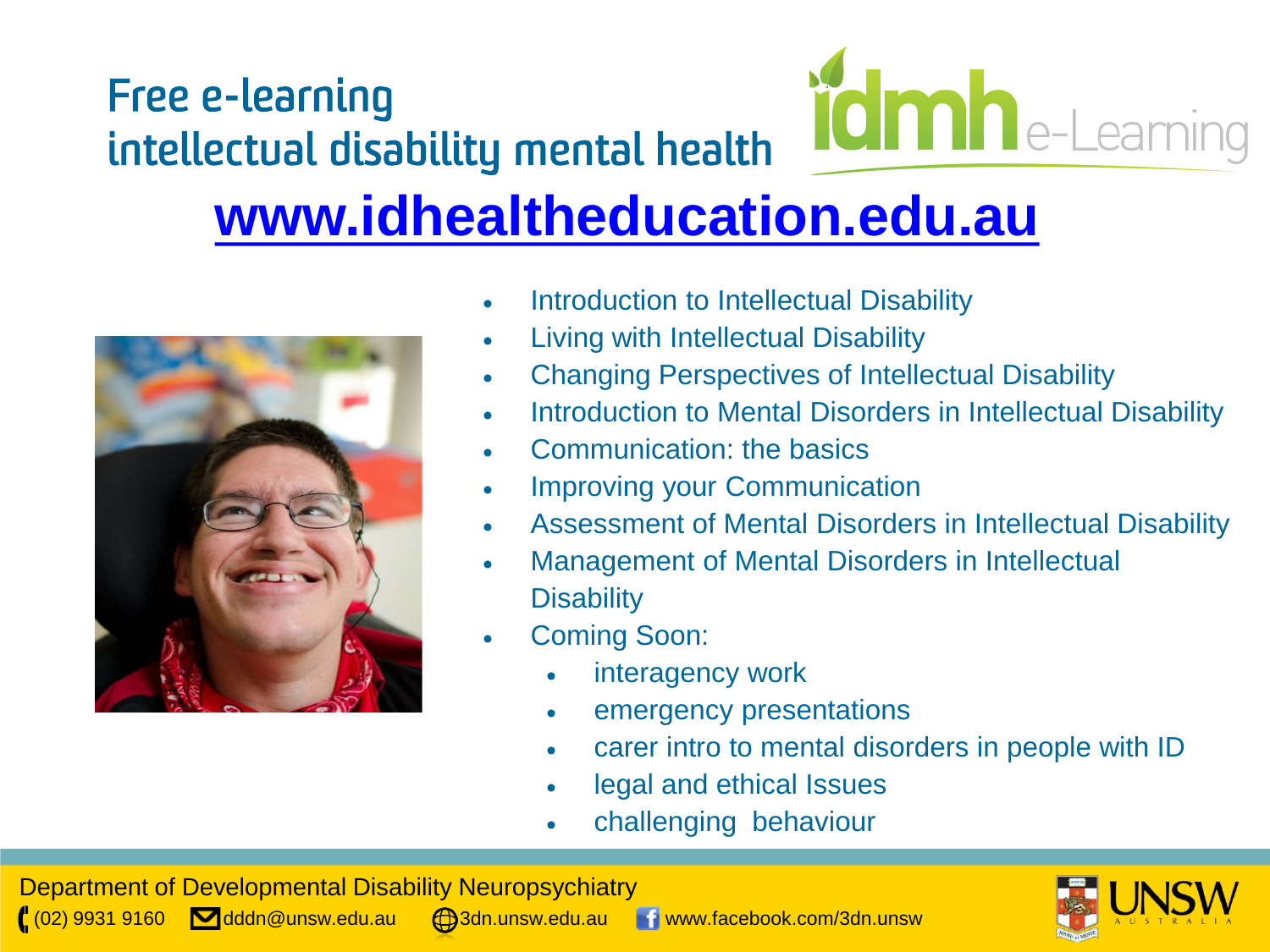

**A Guide for Providers** 

## Available online

#### 3dn.unsw.edu.au

health.gov.au/internet/ main/publishing.nsf/ Content/mental-pubs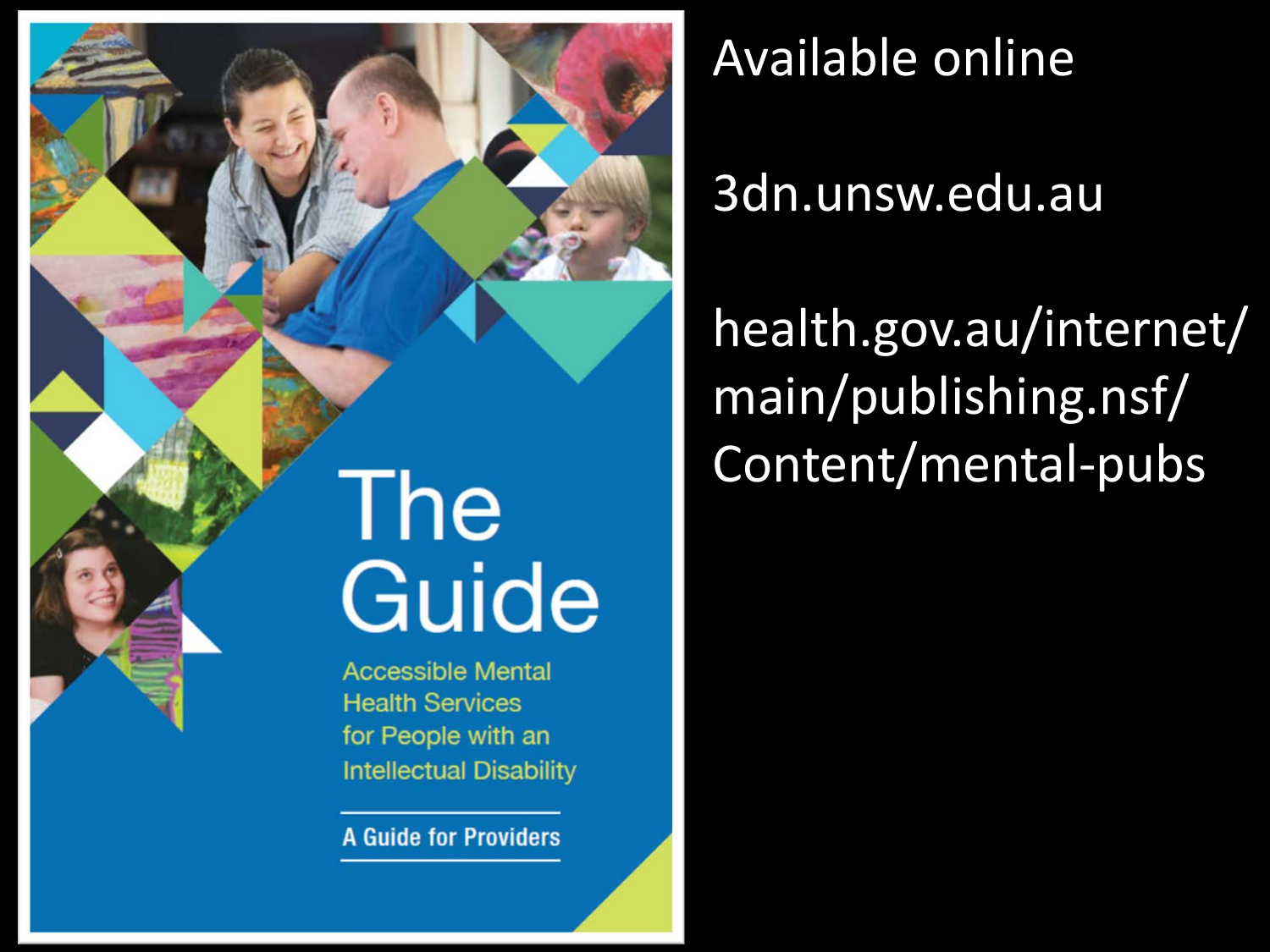#### Your Cases

© Department of Developmental Disability Neuropsychiatry ( $(02)$  9931 9160  $\blacksquare$ dddn@unsw.edu.au  $\enspace \bigoplus$ 3dn.unsw.edu.au  $\enspace \blacksquare$  www.facebook.com/3dn.unsw